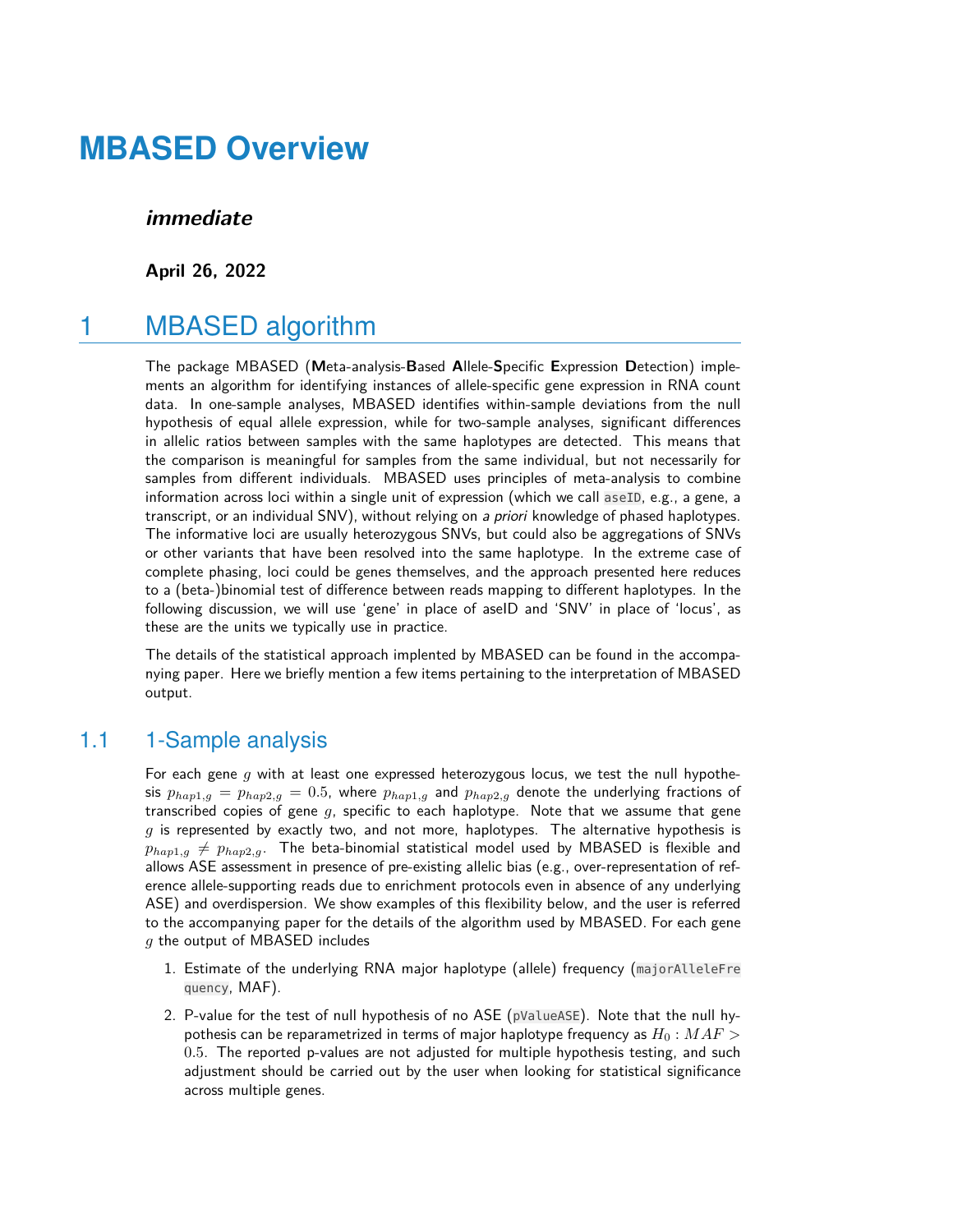3. P-value for test of null hypothesis of no inter-SNV variability of ASE in the gene (only for genes with  $> 1$  tested SNVs, pValueHeterogeneity). Small p-values correspond to significantly inconsistent ASE measurements at individual SNVs within a gene. If the unit of expression is a gene with multiple transcript isoforms, the observed inconsitency might indicate isoform-specific ASE. Alternatively, SNVs for such genes might exhibit background variability of ASE measures in excess of what is specified by the user (MBASED requires the user to specify the level of variability in the data, see below).

### 1.2 2-Sample analysis

<span id="page-1-0"></span>For each gene q with at least one heterozygous locus expressed in both samples, we test the null hypothesis  $p_{hap1,g, sample1} = p_{hap2,g, sample2} = p_{hap1,1}$ , where  $p_{hap1,g, sample1}$  and  $p_{map1,q,sample1}$  denote the underlying fractions of transcribed copies of gene g, specific to haplotype 1 in each sample. No requirement is imposed that  $p_{hap1,q,sample1} = 0.5$ , since we are interested in differences in ASE pattern between the two samples, not in whether they both exhibit ASE. Just as in 1-sample analysis, we assume that gene  $g$  is represented by exactly two, and not more, haplotypes, and we further require that these haplotypes be the same in both samples. The alternative hypothesis is  $p_{hap1,g,sample1} \neq p_{hap1,g,sample2}$ . For each gene  $g$  the output of MBASED includes

- 1. Estimate of underlying major haplotype frequency difference,  $p_{hap_{maj},g, sample1}-p_{hap_{maj},g, sample2}$ , where  $hap_{maj}$  is the major of the two haplotypes in sample 1 (majorAlleleFrequen cyDifference). This is our measure of between-sample allelic imblance (the 2-sample ASE). Note that assignment of haplotypes to 'major' and 'minor' is based exclusively on sample 1, since the 2-sample analysis is designed to look for ASE specific to sample 1. If ASE specific to sample 2 is of interest, the roles of the samples should be reversed.
- 2. P-value for the test of null hypothesis of no differential ASE (pValueASE). Analogous to 1-sample analysis, the reported p-values are not adjusted for multiple hypothesis testing, and such adjustment should be carried out by the user when looking for statistical significance across multiple genes.
- 3. P-value for test test of null hypothesis of no inter-SNV variability of ASE in the gene (only for genes with  $> 1$  tested SNVs, pValueHeterogeneity). Small p-values correspond to significantly inconsistent 2-sample ASE measurements at individual SNVs within a gene. If the unit of expression is a gene with multiple transcript isoforms, the observed inconsitency might indicate isoform-specific allelic imbalance between the two samples.

# 2 Caveat Emptor

MBASED operates on read counts from heterozygous expressed SNVs. The onus is on the user to make sure that the supplied counts do in fact correspond to heterozygous SNVs. Any read counts coming from a homozygous SNV will by definition result in the detection of monoallelic expression. Further, it is up to the user to pre-filter SNVs for any known artifacts that might give rise to spurious ASE calls.

The p-values returned by MBASED are not adjusted for multiple hypothesis testing, and it is left to the user to choose the appropriate adjustment procedure and significance cutoff.

Further, to ensure the sufficient power for ASE detection, we strongly recommend that only SNVs with sufficient read coverage be retained for the analysis. What constitutes 'sufficient coverage' will depend on the multiple hypothesis testing adjustment procedure and cutoffs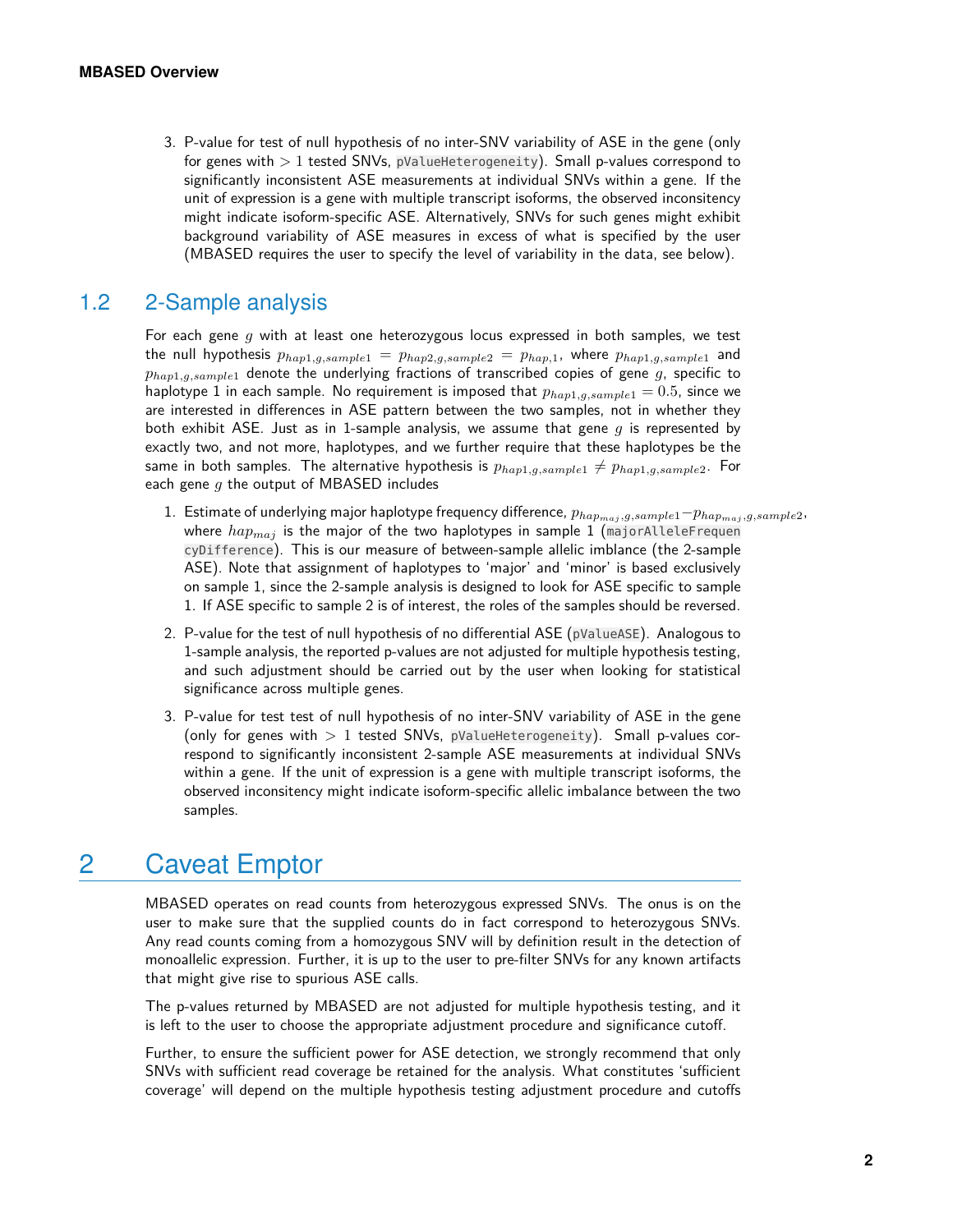chosen by the user to employ on the p-values reported by MBASED. In our work, we required the depth of coverage of at least 10 reads, and higher cutoffs may be employed with more deeply sequenced samples.

Finally, while MBASED is designed to detect instances of statistically significant ASE, it is up to the user to decide what constitutes *biologically significant* ASE. Apropriate cutoffs on the reported measures of ASE (majorAlleleFrequency in case of 1-sample analysis, majorAl leleFrequencyDifference in case of 2-sample analysis) should then be employed to define the set of ASE genes for follow-up.

MBASED allows the user to provide information about pre-existing allelic bias and extrabinomial dispersion of read counts at individual loci (see examples later in the vignette), but currently does not provide explicit functionality for estimating these quantities.

See the accompanying paper for further discussion of these and other issues.

# 3 Examples

ASE assessment is performed by function runMBASED(). Please check the help page for a full list of arguments. Here we show some examples of its use. We start by discussing simple examples of both 1-sample and 2-sample analyses, and then show some examples of advanced usage, including adjusting for pre-existing allelic bias and extra-binomial dispersion in the data.

# 3.1 Input/Output format

The input and output of runMBASED() function are RangedSummarizedExperiment objects, defined in R package 'SummarizedExperiment'. Please see the RangedSummarizedExperiment help page for details. Briefly, the input object has rows corresponding to individual SNVs and columns corresponding to samples. In 1-sample analysis, there is a single column. In 2 sample analysis, there are 2 columns, one for each sample, with first column corresponding to 'sample1' and second column corresponding to 'sample2' in the language of section [1.2.](#page-1-0) The output is also a RangedSummarizedExperiment object, with rows corresponding to individual aseIDs and a single column. MBASED output at the level of individual SNV is stored as metadata on the output object. The examples below will illustrate the usage.

# 3.2 1-sample analysis

| locus                      | location | refAllele | altAllele | refCount | altCount |
|----------------------------|----------|-----------|-----------|----------|----------|
| gene1:SNV1                 | chr1:100 |           |           | 25       | 20       |
| gene $2:SNV1$ chr $2:1000$ |          |           |           | 10       | 16       |
| gene2: $SNV2$ chr2:1100    |          |           |           | つつ       | 15       |
| gene2:SNV3   chr2:1200     |          |           |           | 14       | 16       |

Suppose we are looking at 2 genes, one of which has 1 SNV and the other has 3 SNVs:

#### **Table 1: 1-Sample example**

If we know the true underlying haplotypes of the gene, we can run MBASED as follows (assuming all reference alleles are on the same haplotype):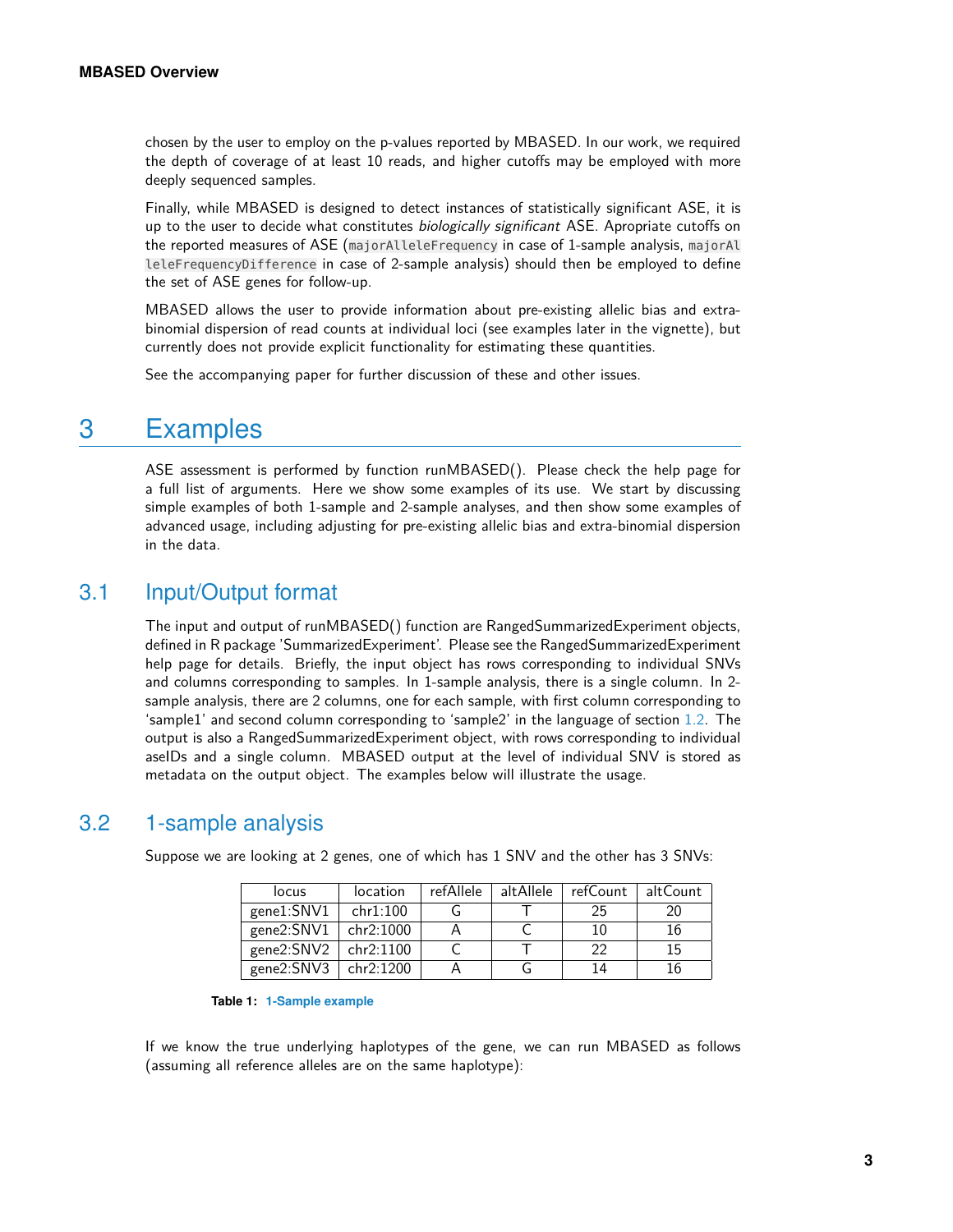```
> set.seed(988482)
> library(MBASED)
> ##a quick look at the main function
> args(runMBASED)
function (ASESummarizedExperiment, isPhased = FALSE, numSim = 0,
   BPPARAM = SerialParam())
NULL
> ## create GRanges object for SNVs of interest.
> ## note: the only required column is 'aseID'
> mySNVs <- GRanges(
+ seqnames=c('chr1', 'chr2', 'chr2', 'chr2'),
+ ranges=IRanges(start=c(100, 1000, 1100, 1200), width=1),
+ aseID=c('gene1', rep('gene2', 3)),
+ allele1=c('G', 'A', 'C', 'A'),
+ allele2=c('T', 'C', 'T', 'G')
+ )
> names(mySNVs) <- c('gene1_SNV1', 'gene2_SNV1', 'gene2_SNV2', 'gene2_SNV3')
> ## create input RangedSummarizedExperiment object
> mySample <- SummarizedExperiment(
+ assays=list(
+ lociAllele1Counts=matrix(
+ c(25, 10, 22, 14),
+ ncol=1,
+ dimnames=list(
+ names(mySNVs),
+ 'mySample'
+ )
+ ),
+ lociAllele2Counts=matrix(
+ c(20,16,15,16),
+ ncol=1,
+ dimnames=list(
+ names(mySNVs),
+ 'mySample'
+ )
+ )
+ ),
+ rowRanges=mySNVs
+ )
> ##example of use
> ASEresults_1s_haplotypesKnown <- runMBASED(
+ ASESummarizedExperiment=mySample,
+ isPhased=TRUE,
+ numSim=10^6,
+ BPPARAM = SerialParam()
+ )
> ## explore the return object
> class(ASEresults_1s_haplotypesKnown)
[1] "RangedSummarizedExperiment"
```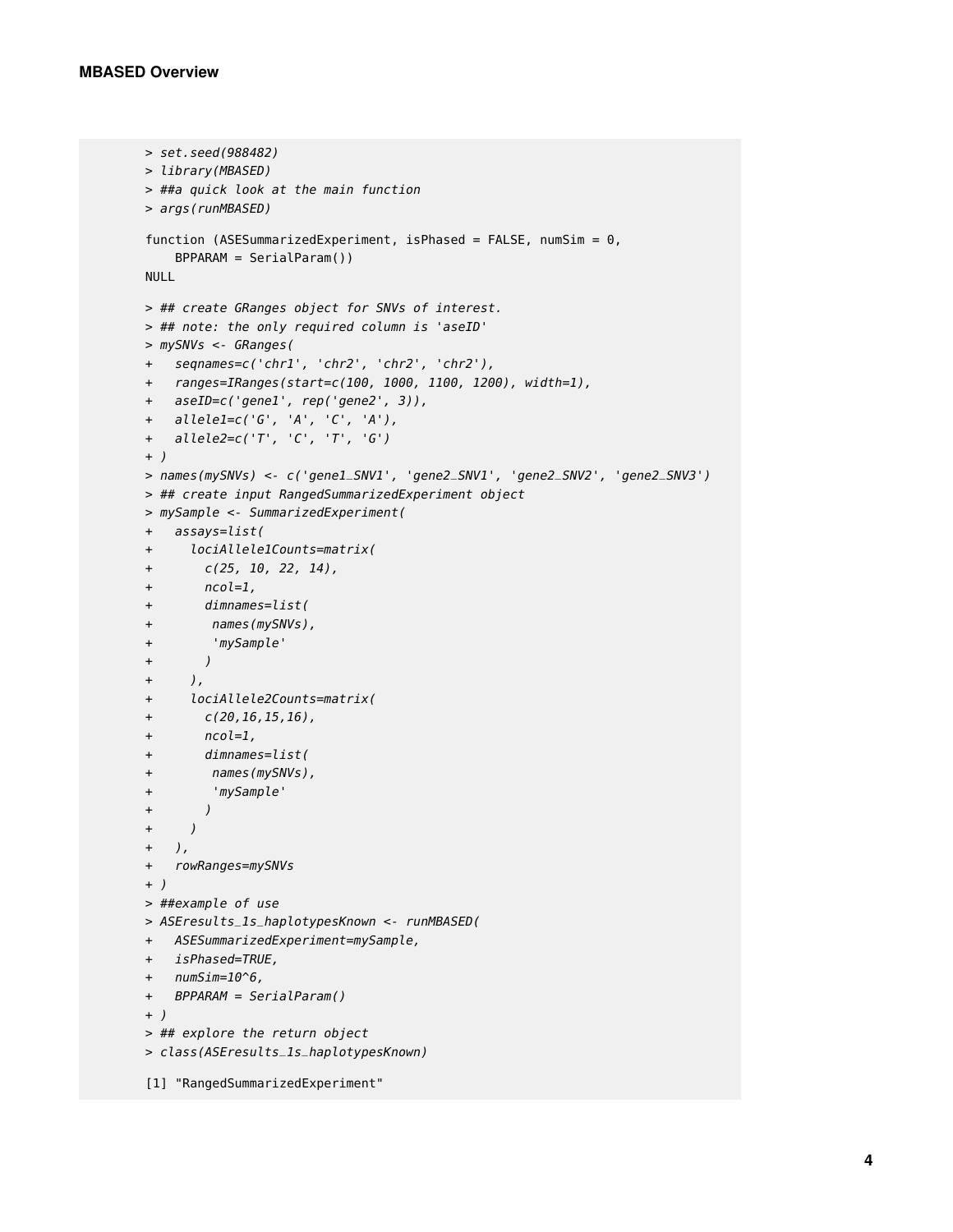```
attr(,"package")
[1] "SummarizedExperiment"
> names(assays(ASEresults_1s_haplotypesKnown))
[1] "majorAlleleFrequency" "pValueASE" "pValueHeterogeneity"
> assays(ASEresults_1s_haplotypesKnown)$majorAlleleFrequency
      mySample
gene1 0.5555556
gene2 0.5052529
> assays(ASEresults_1s_haplotypesKnown)$pValueASE
     mySample
gene1 0.551394
gene2 0.982850
> assays(ASEresults_1s_haplotypesKnown)$pValueHeterogeneity
     mySample
gene1 NA
gene2 0.245307
> rowRanges(ASEresults_1s_haplotypesKnown)
GRangesList object of length 2:
$gene1
GRanges object with 1 range and 3 metadata columns:
           seqnames ranges strand | aseID allele1 allele2
              <Rle> <IRanges> <Rle> | <character> <character> <character>
 gene1_SNV1 chr1 100 * | gene1 G T
  -------
 seqinfo: 2 sequences from an unspecified genome; no seqlengths
$gene2
GRanges object with 3 ranges and 3 metadata columns:
           seqnames ranges strand | aseID allele1 allele2
             <Rle> <IRanges> <Rle> | <character> <character> <character>
 gene2_SNV1 chr2 1000 * | gene2 A C
 gene2_SNV2 chr2 1100 * | gene2 C
 gene2_SNV3 chr2 1200 * | gene2 A G
  -------
 seqinfo: 2 sequences from an unspecified genome; no seqlengths
> names(metadata(ASEresults_1s_haplotypesKnown))
[1] "locusSpecificResults"
> class(metadata(ASEresults_1s_haplotypesKnown)$locusSpecificResults)
[1] "RangedSummarizedExperiment"
attr(,"package")
[1] "SummarizedExperiment"
> names(assays(metadata(ASEresults_1s_haplotypesKnown)$locusSpecificResults))
[1] "allele1IsMajor" "MAF"
```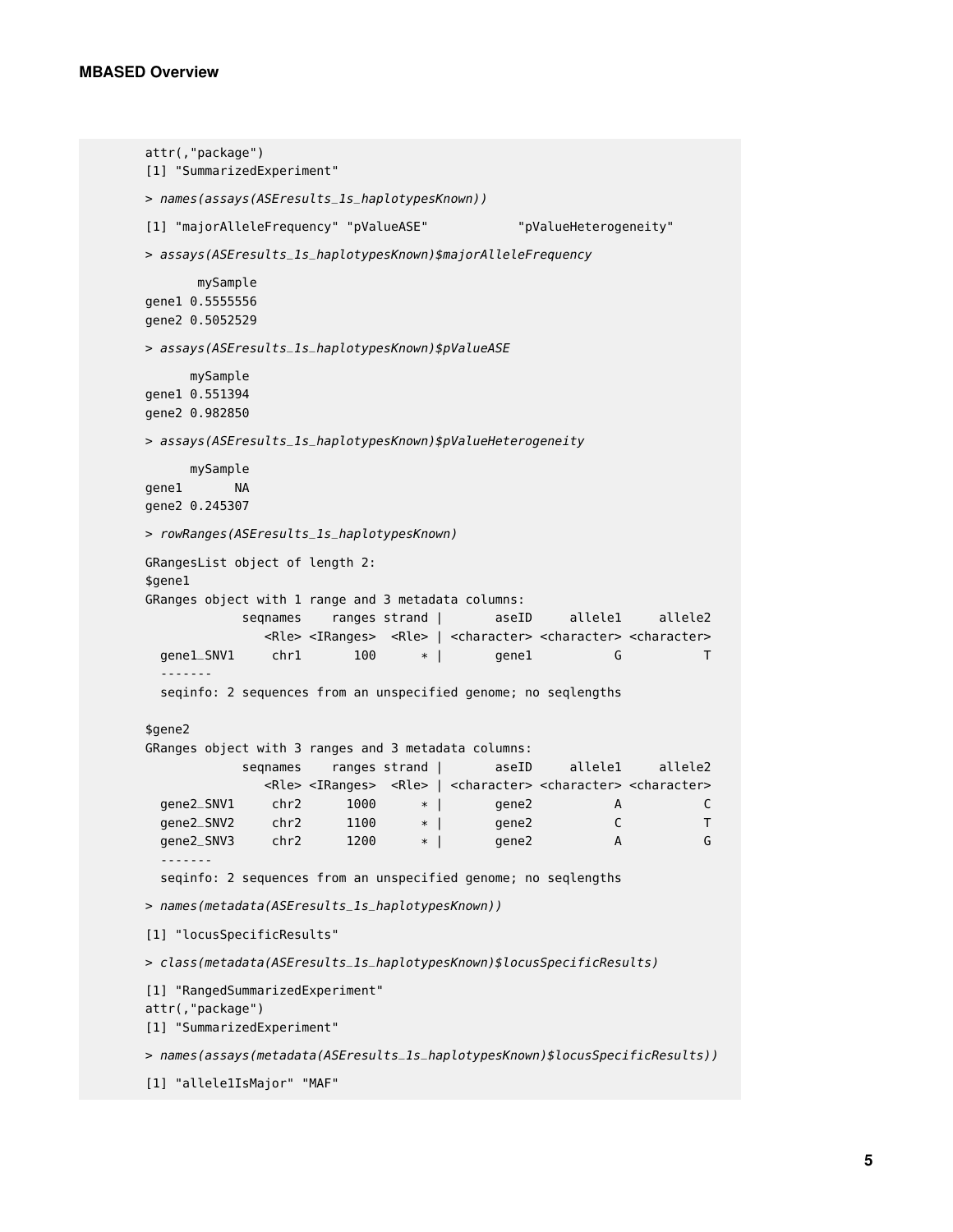```
> assays(metadata(ASEresults_1s_haplotypesKnown)$locusSpecificResults)$allele1IsMajor
         mySample
gene1_SNV1 TRUE
gene2_SNV1 FALSE
gene2_SNV2 FALSE
gene2_SNV3 FALSE
> assays(metadata(ASEresults_1s_haplotypesKnown)$locusSpecificResults)$MAF
          mySample
gene1_SNV1 0.5555556
gene2_SNV1 0.6153846
gene2_SNV2 0.4054054
gene2_SNV3 0.5333333
> rowRanges(metadata(ASEresults_1s_haplotypesKnown)$locusSpecificResults)
GRanges object with 4 ranges and 3 metadata columns:
           seqnames ranges strand | aseID allele1 allele2
              <Rle> <IRanges> <Rle> | <character> <character> <character>
  gene1_SNV1 chr1 100 * | gene1 G T
 gene2_SNV1 chr2 1000 * | gene2 A C
 gene2_SNV2 chr2 1100 * | gene2 C T
 gene2_SNV3 chr2 1200 * | gene2 A G
  -------
 seqinfo: 2 sequences from an unspecified genome; no seqlengths
> ## define function to print out the summary of ASE results
> summarizeASEResults_1s <- function(MBASEDOutput) {
+ geneOutputDF <- data.frame(
+ majorAlleleFrequency=assays(MBASEDOutput)$majorAlleleFrequency[,1],
+ pValueASE=assays(MBASEDOutput)$pValueASE[,1],
+ pValueHeterogeneity=assays(MBASEDOutput)$pValueHeterogeneity[,1]
+ )
+ lociOutputGR <- rowRanges(metadata(MBASEDOutput)$locusSpecificResults)
+ lociOutputGR$allele1IsMajor <- assays(metadata(MBASEDOutput)$locusSpecificResults)$allele1IsMajor[,1]
+ lociOutputGR$MAF <- assays(metadata(MBASEDOutput)$locusSpecificResults)$MAF[,1]
+ lociOutputList <- split(lociOutputGR, factor(lociOutputGR$aseID, levels=unique(lociOutputGR$aseID)))
+ return(
+ list(
+ geneOutput=geneOutputDF,
+ locusOutput=lociOutputList
+ )
+ )
+ }
> summarizeASEResults_1s(ASEresults_1s_haplotypesKnown)
$geneOutput
     majorAlleleFrequency pValueASE pValueHeterogeneity
gene1 0.5555556 0.551394 NA
gene2 0.5052529 0.982850 0.245307
```

```
$locusOutput
```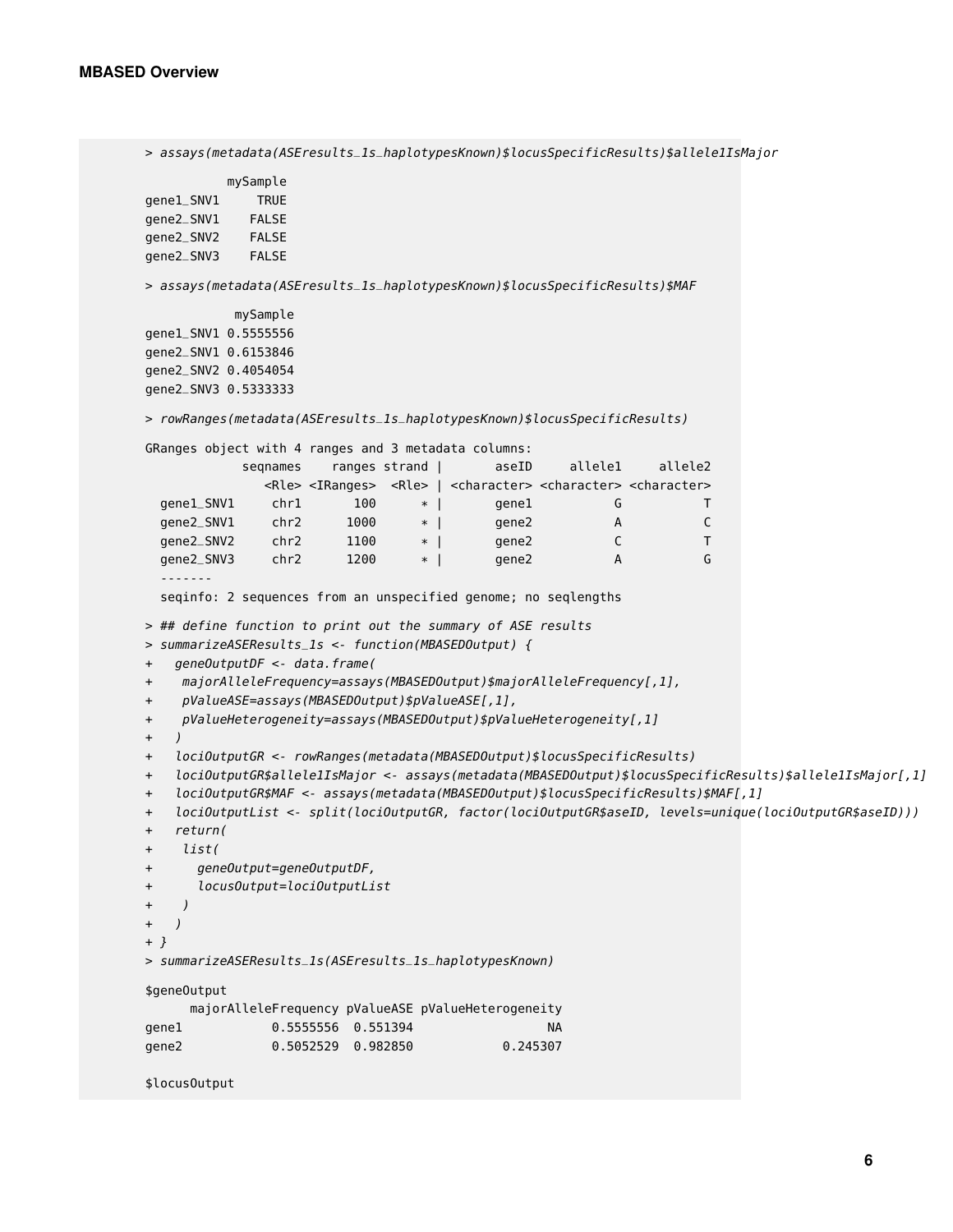```
GRangesList object of length 2:
$gene1
GRanges object with 1 range and 5 metadata columns:
          segnames ranges strand | aseID allele1 allele2
            <Rle> <IRanges> <Rle> | <character> <character> <character>
 gene1_SNV1 chr1 100 * | gene1 G T
          allele1IsMajor MAF
             <logical> <numeric>
 gene1_SNV1 TRUE 0.555556
  -------
 seqinfo: 2 sequences from an unspecified genome; no seqlengths
$gene2
GRanges object with 3 ranges and 5 metadata columns:
          seqnames ranges strand | aseID allele1 allele2
            <Rle> <IRanges> <Rle> | <character> <character> <character>
 gene2_SNV1 chr2 1000 * | gene2 A C
 gene2_SNV2 chr2 1100 * | gene2 C T
 gene2_SNV3 chr2 1200 * | gene2 A G
          allele1IsMajor MAF
             <logical> <numeric>
 gene2_SNV1 FALSE 0.615385
 gene2_SNV2 FALSE 0.405405
 gene2_SNV3 FALSE 0.533333
 -------
 seqinfo: 2 sequences from an unspecified genome; no seqlengths
```
The output of runMBASED() is a RangedSummarizedExperiment object with 3 single-column assay matrices. The rows of the matrices correspond to individual aseIDs, in our case 'gene1' and 'gene2'. The matrices are majorAlleleFrequency (MBASED estimate of gene-level MAF), pValueASE (the coresponding p-value), and pValueHeterogeneity (the inter-SNV variability p-values). Note that heterogeneity p-value is NA for gene1, since this gene only has 1 tested SNV. The metadata slot of the return object contains a single element, 'locusSpecificResults', which is a RangedSummarizedExperiment object with information on MBASED results at the level of individual SNV. The assay matrices specify whether at a given locus allele1 belongs to the major (gene-level) haplotype ('allele1IsMajor'), and what the allele frequency is at that SNV of the allele belonging to the major (gene-level) haplotype ('MAF'). Since assignment of 'major' status to a haplotypes is based on gene-wide information, there may be cases when the locus-specific MAF (frequency of 'major' gene haplotype at the locus) is  $< 0.5$ , as is the case for the second locus of gene2 in the previous example.

When true haplotypes are unknown, MBASED assigns alleles to 'major' and 'minor' haplotypes based on observed read counts, assigning the allele with higher than expected (under conditions of no ASE) read counts to the same 'major' haplotype. The following example illustrates this approach using the same data as before, by setting argument 'isPhased' to FALSE:

- + isPhased=FALSE,
- +  $numSim=10^6$ ,

<sup>&</sup>gt; summarizeASEResults\_1s(

<sup>+</sup> runMBASED(

<sup>+</sup> ASESummarizedExperiment=mySample,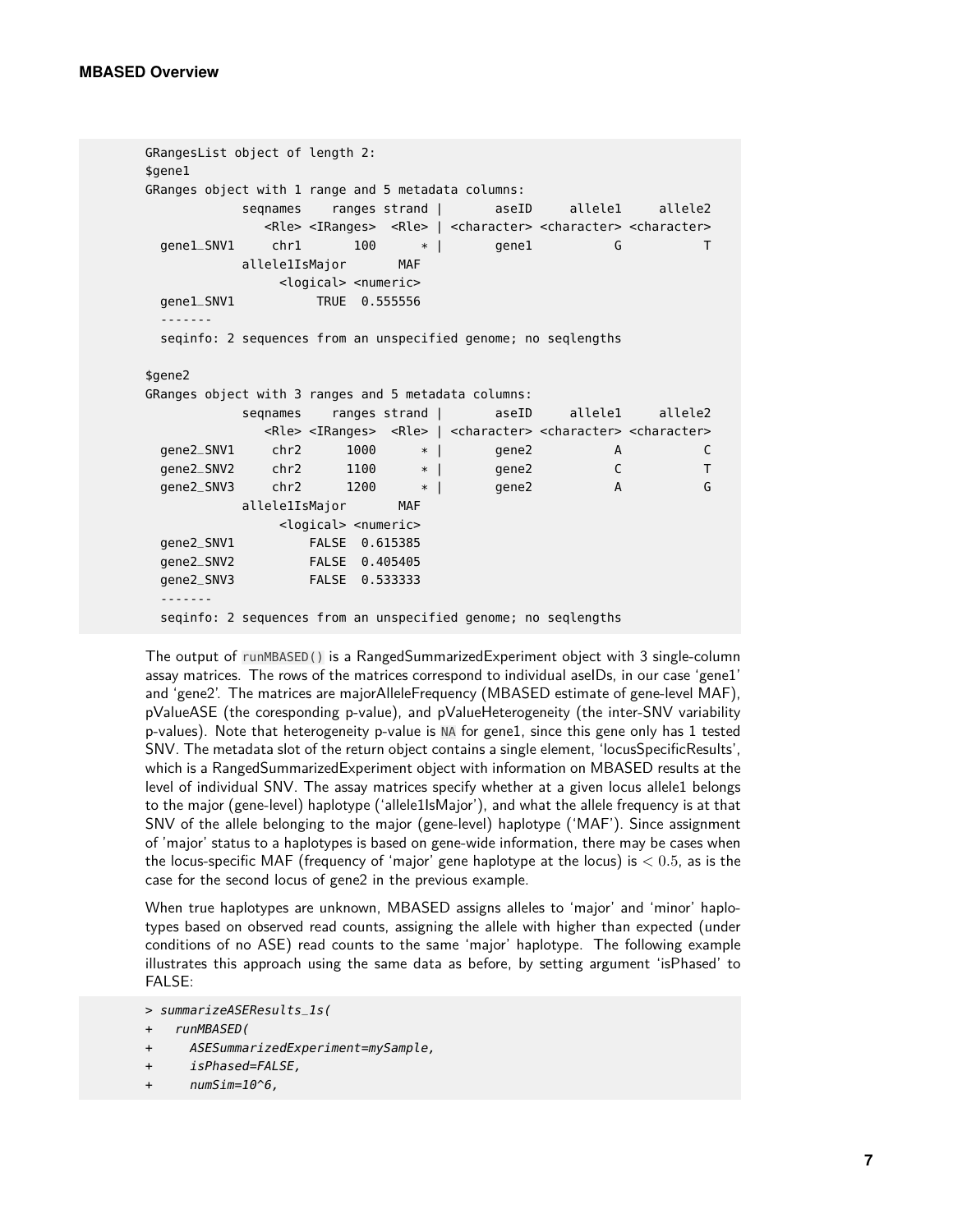```
+ BPPARAM = SerialParam()
+ )
+ )
$geneOutput
    majorAlleleFrequency pValueASE pValueHeterogeneity
gene1 0.5555556 0.551393 NA
gene2 0.5807511 0.381299 0.53818
$locusOutput
GRangesList object of length 2:
$gene1
GRanges object with 1 range and 5 metadata columns:
          seqnames ranges strand | aseID allele1 allele2
            <Rle> <IRanges> <Rle> | <character> <character> <character>
 gene1_SNV1 chr1 100 * | gene1 G T
         allele1IsMajor MAF
             <logical> <numeric>
 gene1_SNV1 TRUE 0.555556
 -------
 seqinfo: 2 sequences from an unspecified genome; no seqlengths
$gene2
GRanges object with 3 ranges and 5 metadata columns:
          seqnames ranges strand | aseID allele1 allele2
            <Rle> <IRanges> <Rle> | <character> <character> <character>
 gene2_SNV1 chr2 1000 * | gene2 A C
 gene2_SNV2 chr2 1100 * | gene2 C T
 gene2_SNV3 chr2 1200 * | gene2 A G
         allele1IsMajor MAF
             <logical> <numeric>
 gene2_SNV1 FALSE 0.615385
 gene2_SNV2 TRUE 0.594595
 gene2_SNV3 FALSE 0.533333
 -------
 seqinfo: 2 sequences from an unspecified genome; no seqlengths
```
Note that the pseudo-phasing based'major' haplotype of gene2 consists of the reference allele at SNV2 and alternative alleles at SNV1 and SNV3. Also note that by design, the gene-level estimate of MAF for the multi-locus gene2 is higher in the case of unphased data (0.58 vs. 0.505) and the SNV-level estimates are all  $\geq$  0.5. We rely on properly calibrated p-values to prevent these higher estimates from resulting in spurious ASE calls due to pseudo-phasing. This is accomplished by employing simulations (argument numSim) to obtain an approximation to null distribution of MAF estimates. We used  $10^6$  simulations in the previous example and we recommend at least this many simulations in practice. If parallel architecture is available (see argument BPPARAM and documentation for function bplapply in R package BiocParal lel), it can be employed when many genes are tested simulatneously (parallelization is done over genes (aselDs), and not simulations).

To illustrate the need for simulations, we show how the results are affected by bias introduced during the pseudo-phasing step: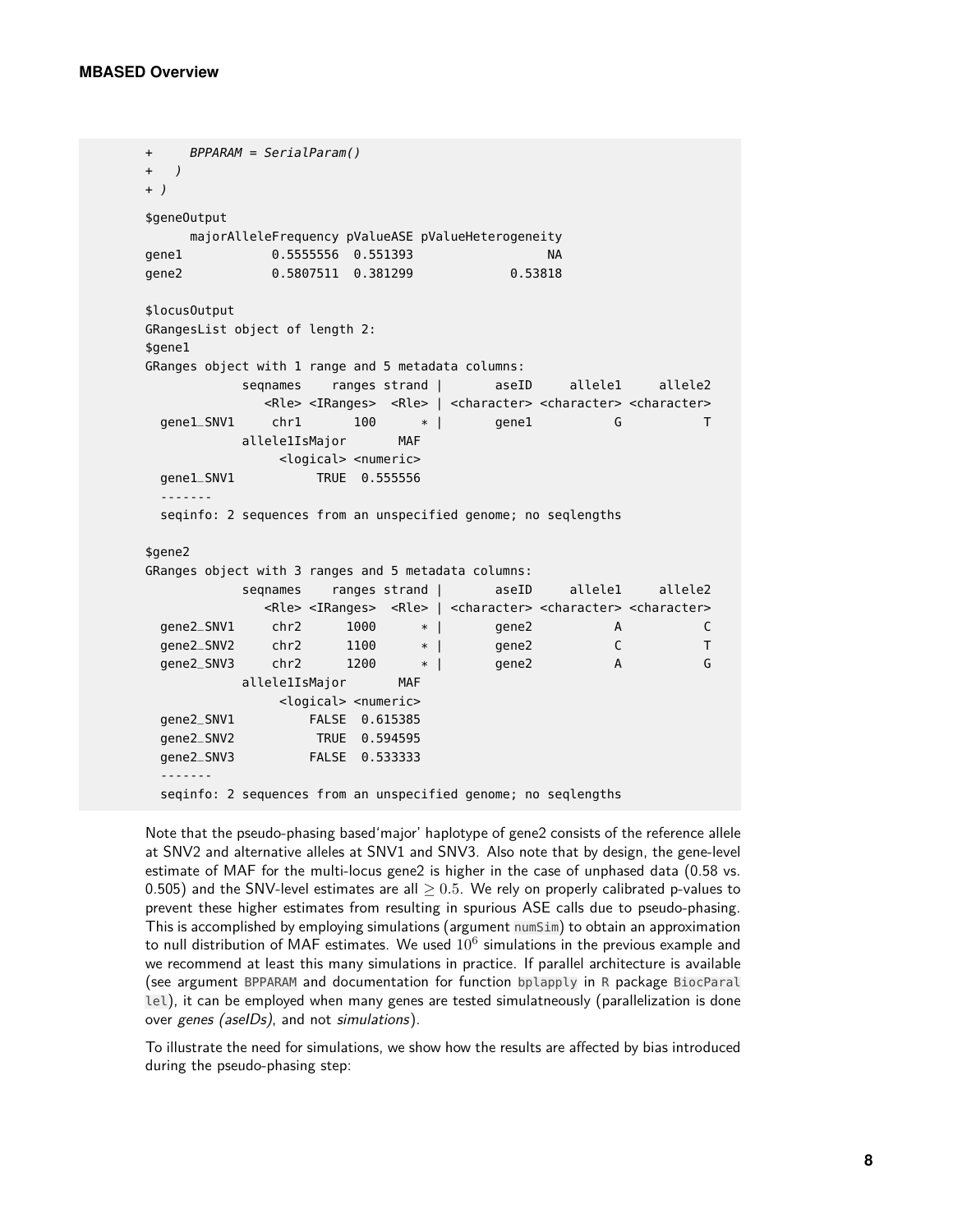```
> ##re-run analysis without simulations
> summarizeASEResults_1s(
+ runMBASED(
+ ASESummarizedExperiment=mySample,
+ isPhased=FALSE,
+ numSim=0,
+ BPPARAM = SerialParam()
+ )
+ )$geneOutput
     majorAlleleFrequency pValueASE pValueHeterogeneity
gene1 0.5555556 0.4624490 NA
gene2   0.5807511  0.1262776   0.8144809
>
```
Notice the 3-fold decrease in pValueASE for gene2 when we skipped the simulations. See the accompanying paper for further discussion of the internal simulations used by MBASED.

The use of parallelization is illustrated in the example below (not evaluated):

```
> ##re-run analysis while parallelizing computations
> ## results are same as before
> ## with some random flactuations due to simulations
> summarizeASEResults_1s(
+ runMBASED(
+ ASESummarizedExperiment=mySample,
+ isPhased=FALSE,
+ numSim=10^6,
+ BPPARAM = MulticoreParam()
+ )
+ )$geneOutput
> ## Number of seconds it takes to run results without parallelizing:
> system.time(runMBASED(
+ ASESummarizedExperiment=mySample,
+ isPhased=FALSE,
+ numSim=10^6,
+ BPPARAM = SerialParam()
+ ))['elapsed'] ## ~ 15 sec on our machine
> ## Number of seconds it takes to run results with parallelizing:
> system.time(runMBASED(
+ ASESummarizedExperiment=mySample,
+ isPhased=FALSE,
+ numSim=10^6,
+ BPPARAM = MulticoreParam()
+ ))['elapsed'] ## ~9 sec on our machine
>
```
We also note that for a single-locus gene1, the phasing plays no role, and the simulationbased p-values are very close to each other (there's some variability due to random nature of simulations) and are approximately equal to the analytical p-value based on the binomial test: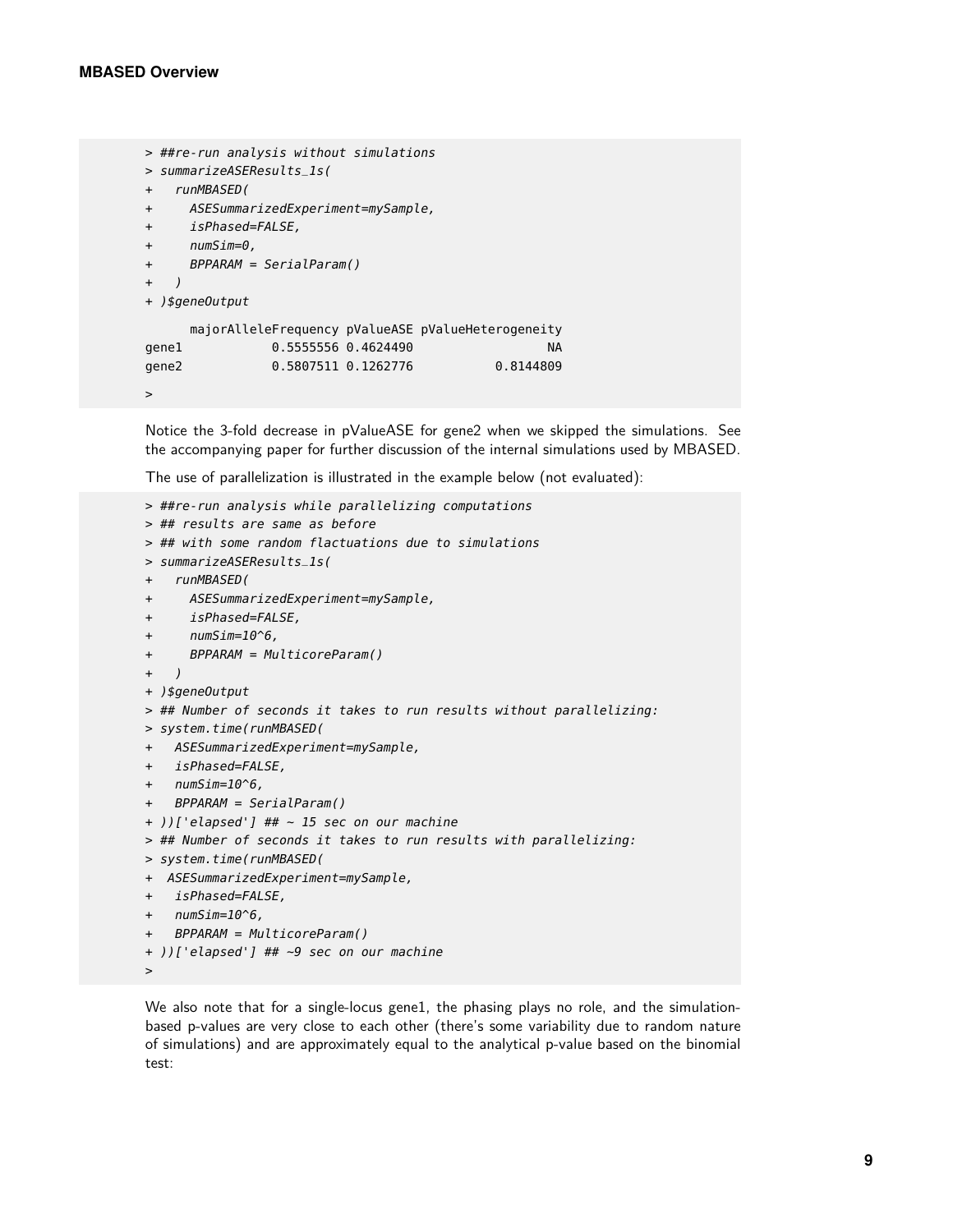> binom.test(25, 45, 0.5, 'two.sided')\$p.value

[1] 0.5514843

Finally, let's consider a case of isoform-specific ASE. Suppose that the 3 SNVs in gene2 correspond to 3 different exons, and that 2 transcript isoforms of gene 2 exist: isoform1 uses all 3 exons, and isoform2 uses only the last 2 exons. Further, let us assume that

- $\bullet$  both isoforms are present in 50/50 ratio
- isoform1 shows no ASE
- isoform2 shows complete silencing of one of the alleles (monoallelic expression, an extreme form of ASE).

Here is an example of data one could observe under this toy scenario:

| locus      | location  | refCount | altCount |
|------------|-----------|----------|----------|
| gene2:SNV1 | chr2:1000 | 23       | 26       |
| gene2:SNV2 | chr2:1100 | 65       | 25       |
| gene2:SNV3 | chr2:1200 | 30       | 7Ω       |

**Table 2: Example of isoform-specific ASE**

Notice that SNV1 shows lower coverage than the other 2 SNVs, since it is only expressed by isoform1. Also note that alternative allele at SNV2 and reference allele at SNV3 are silenced in isoform2. Overall, each isoform is represented by approximately 50 reads at each SNV that is a part of that isoform.

```
> isoSpecificExampleSNVs <- mySNVs[2:4,]
> ## create input RangedSummarizedExperiment object
> isoSpecificExample <- SummarizedExperiment(
+ assays=list(
+ lociAllele1Counts=matrix(
+ c(23, 65, 30),
+ ncol=1,
+ dimnames=list(
+ names(isoSpecificExampleSNVs),
+ 'mySample'
+ )
+ ),
+ lociAllele2Counts=matrix(
+ c(26, 25, 70),
+ ncol=1,
+ dimnames=list(
+ names(isoSpecificExampleSNVs),
+ 'mySample'
+ )
+ )
+ ),
+ rowRanges=isoSpecificExampleSNVs
+ )
> summarizeASEResults_1s(
+ runMBASED(
```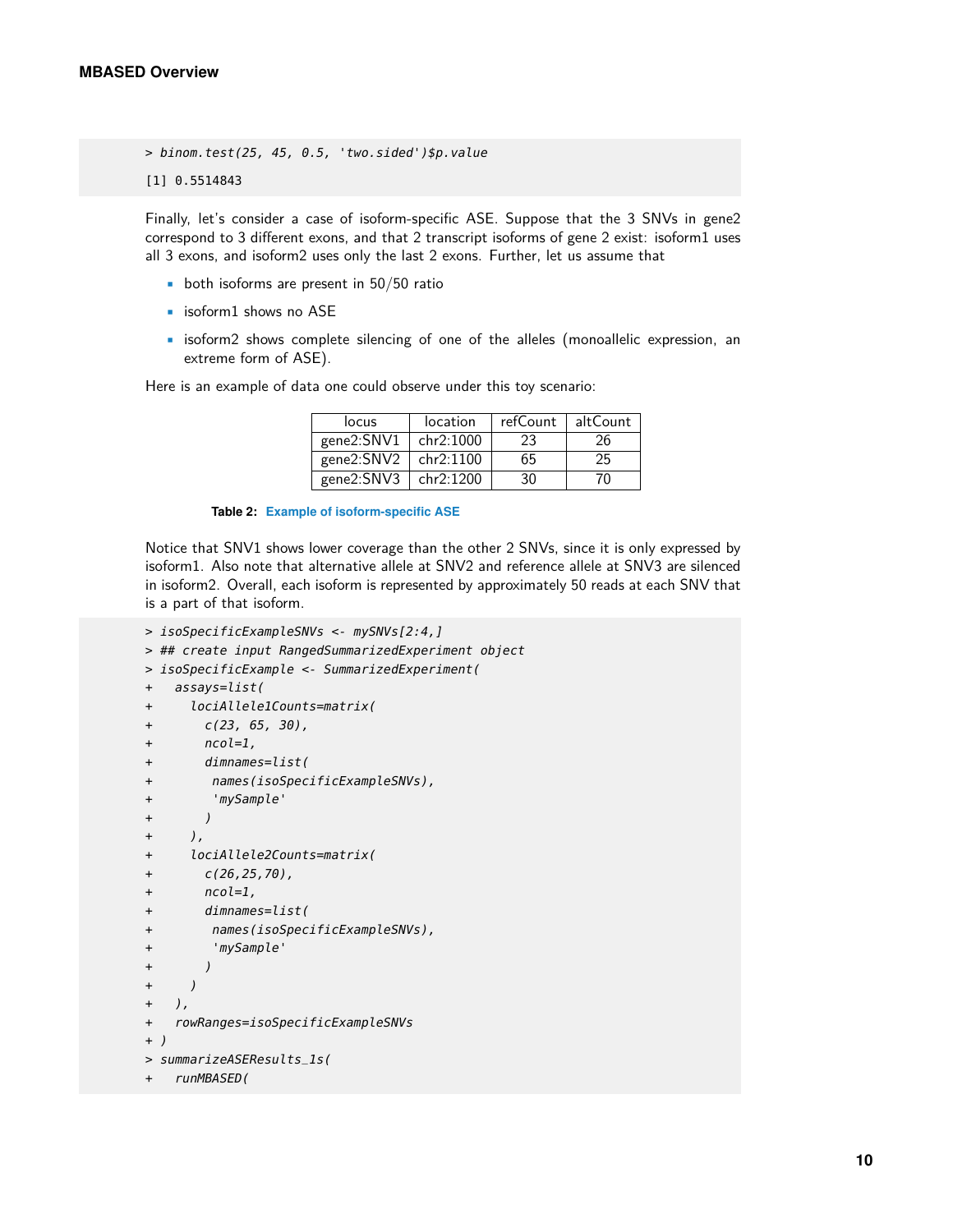```
+ ASESummarizedExperiment=isoSpecificExample,
+ isPhased=FALSE,
+ numSim=10^6,
+ BPPARAM = MulticoreParam()
+ )
+ )
$geneOutput
 majorAlleleFrequency pValueASE pValueHeterogeneity
1 0.6752393 0 0.003452
$locusOutput
GRangesList object of length 1:
$gene2
GRanges object with 3 ranges and 5 metadata columns:
           seqnames ranges strand | aseID allele1 allele2
             <Rle> <IRanges> <Rle> | <character> <character> <character>
 gene2_SNV1 chr2 1000 * | gene2 A C<br>gene2_SNV2 chr2 1100 * | gene2 C T
 gene2_SNV2 chr2 1100 * | gene2 C T
 gene2_SNV3 chr2 1200 * | gene2 A G
          allele1IsMajor MAF
               <logical> <numeric>
 gene2_SNV1 FALSE 0.530612
 gene2_SNV2 TRUE 0.722222
 gene2_SNV3 FALSE 0.700000
  -------
 seqinfo: 2 sequences from an unspecified genome; no seqlengths
>
```
We see that MBASED reports major allele frequency of 0.675 for this gene. Since the true MAF is 0.5 for isoform1 and 1.0 for isoform2, the reproted value represents an average of sorts. The small value of heterogeneity p-value (0.003) indicates that there is strong evidence that ASE estimates are inconsistent across individual SNVs and that the reported MAF value might be misleading (it is an aggregate of isoform-specific values). Also note that the reported ASE p-value is 0. In practice, given the restricitions imposed by the number of simulations, this means that we estimate  $p_{ASE} \leq \frac{1}{N_{sim}}.$  In this instance, we should interpret the outcome as p-value  $< 10^{-6}$ .

### 3.3 2-sample analysis

Next, we show an example of 2-sample ASE analysis using MBASED. Suppose we want to identify instances of tumor-specifc ASE and observe the following data:

| locus                   | location     | refCountTumor | altCountTumor | refCountNormal | altCountNormal |
|-------------------------|--------------|---------------|---------------|----------------|----------------|
| gene1:SNV1              | chr1:100     | 25            | 20            | 18             |                |
| gene $2:SNV1$           | chr2:1000 ch | 10            | 29            |                | 19             |
| gene2: $SNV2$ chr2:1100 |              | 35            | 15            |                | 24             |
| gene $2:SNV3$           | chr2:1200    | 14            | 40            | 25             |                |
| gene3:SNV1              | chr3:2000    | 35            |               | 40             | 10             |

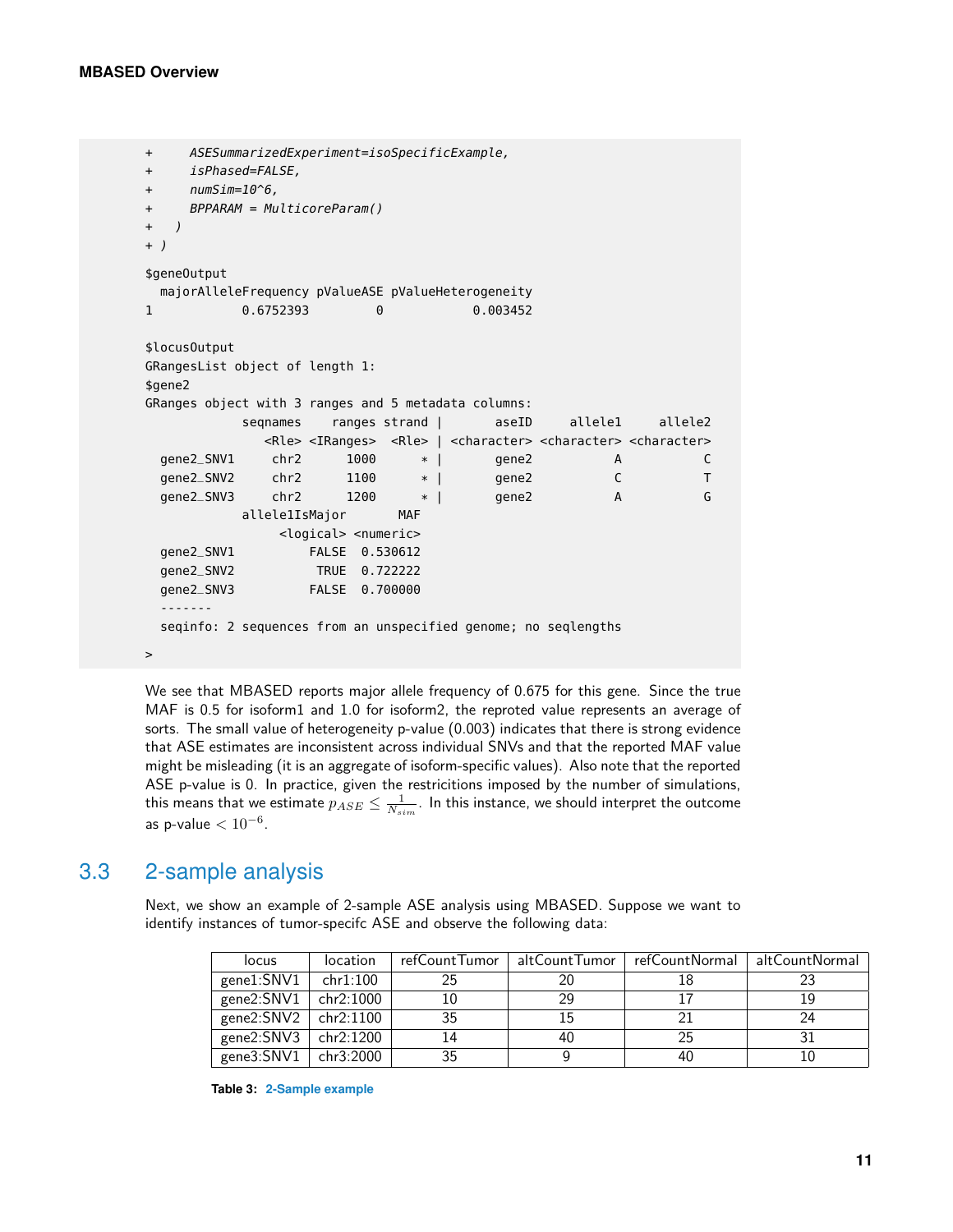Visual examination reveals that gene1 doesn't exhibit ASE in either sample, gene2 shows signs of ASE in tumor sample only, and gene3 shows signs of ASE in both samples.

```
> mySNVs_2s <- GRanges(
+ seqnames=c('chr1', 'chr2', 'chr2', 'chr2', 'chr3'),
+ ranges=IRanges(start=c(100, 1000, 1100, 1200, 2000), width=1),
+ aseID=c('gene1', rep('gene2', 3), 'gene3'),
+ allele1=c('G', 'A', 'C', 'A', 'T'),
+ allele2=c('T', 'C', 'T', 'G', 'G')
+ )
> names(mySNVs_2s) <- c('gene1_SNV1', 'gene2_SNV1', 'gene2_SNV2', 'gene2_SNV3', 'gene3_SNV1')
> ## create input RangedSummarizedExperiment object
> myTumorNormalExample <- SummarizedExperiment(
+ assays=list(
+ lociAllele1Counts=matrix(
+ c(
+ c(25,10,35,14,35),
+ c(18,17,21,25,40)
+ ),
+ ncol=2,
+ dimnames=list(
+ names(mySNVs_2s),
+ c('tumor', 'normal')
+ )
+ ),
+ lociAllele2Counts=matrix(
+ c(
+ C(20, 29, 15, 40, 9),
+ c(23,19,24,31,10)
+ ),
+ ncol=2,
+ dimnames=list(
+ names(mySNVs_2s),
+ c('tumor', 'normal')
+ )
+ )
+ ),
+ rowRanges=mySNVs_2s
+ )
> ##example of use
> ASEresults_2s <- runMBASED(
+ ASESummarizedExperiment=myTumorNormalExample,
+ isPhased=FALSE,
+ numSim=10^6,
+ BPPARAM = SerialParam()
+ )
> ## explore the return object
> class(ASEresults_2s)
[1] "RangedSummarizedExperiment"
attr(,"package")
[1] "SummarizedExperiment"
```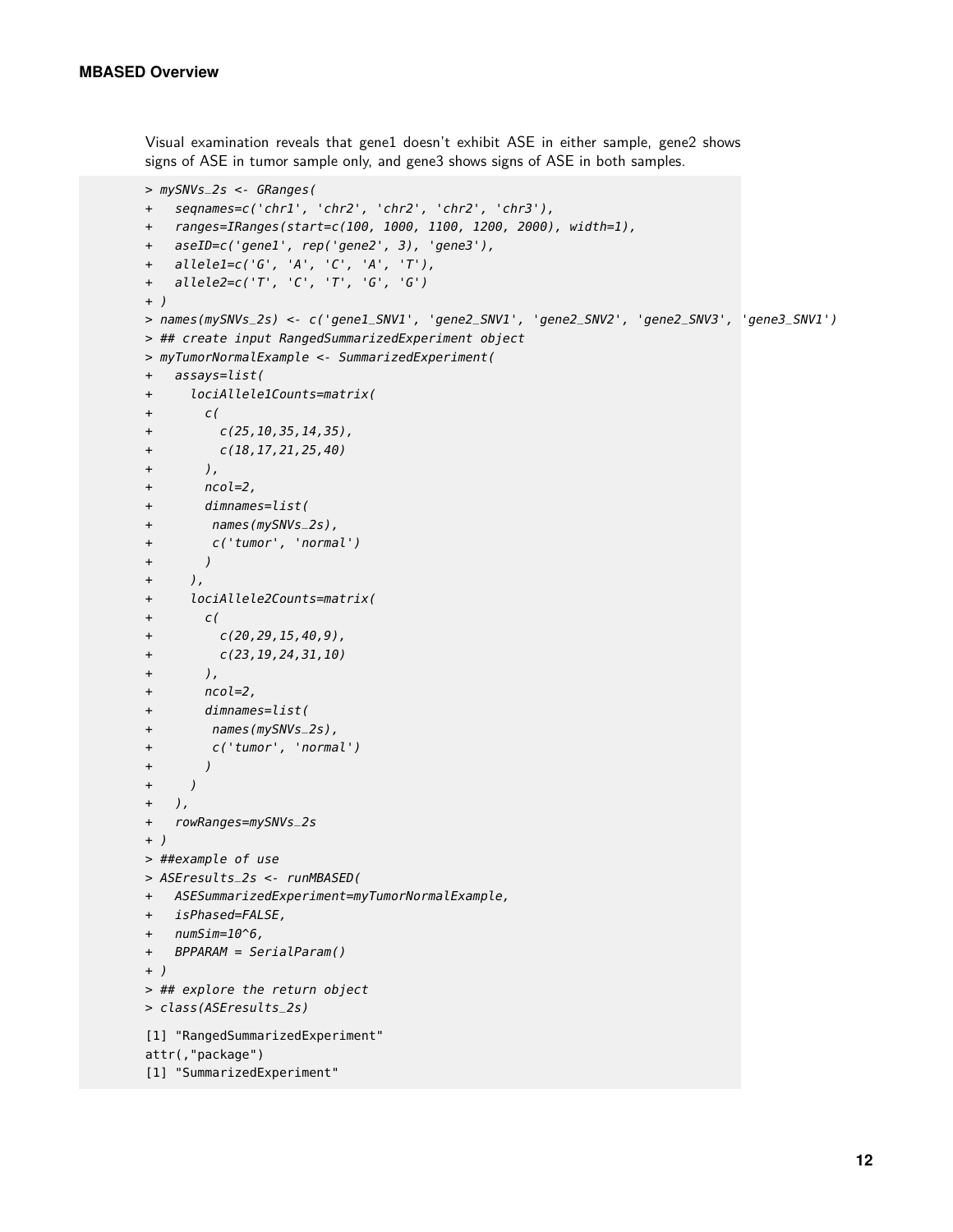> names(assays(ASEresults\_2s))

```
[1] "majorAlleleFrequencyDifference" "pValueASE"
[3] "pValueHeterogeneity"
> assays(ASEresults_2s)$majorAlleleFrequencyDifference
     tumor/normal
gene1 0.116531165
gene2 0.210128106
gene3 -0.004545455
> assays(ASEresults_2s)$pValueASE
     tumor/normal
gene1 0.265233
gene2 0.000455
gene3 0.535555
> assays(ASEresults_2s)$pValueHeterogeneity
     tumor/normal
gene1 NA
gene2 0.940997
gene3 NA
> rowRanges(ASEresults_2s)
GRangesList object of length 3:
$gene1
GRanges object with 1 range and 3 metadata columns:
          seqnames ranges strand | aseID allele1 allele2
             <Rle> <IRanges> <Rle> | <character> <character> <character>
 gene1_SNV1 chr1 100 * | gene1 G T
 -------
 seqinfo: 3 sequences from an unspecified genome; no seqlengths
$gene2
GRanges object with 3 ranges and 3 metadata columns:
           seqnames ranges strand | aseID allele1 allele2
             <Rle> <IRanges> <Rle> | <character> <character> <character>
 gene2_SNV1 chr2 1000 * | gene2 A C
 gene2_SNV2 chr2 1100 * | gene2 C T
 gene2_SNV3 chr2 1200 * | gene2 A G
 -------
 seqinfo: 3 sequences from an unspecified genome; no seqlengths
$gene3
GRanges object with 1 range and 3 metadata columns:
           seqnames ranges strand | aseID allele1 allele2
             <Rle> <IRanges> <Rle> | <character> <character> <character>
 gene3_SNV1 chr3 2000 * | gene3 T G
 -------
 seqinfo: 3 sequences from an unspecified genome; no seqlengths
> names(metadata(ASEresults_2s))
```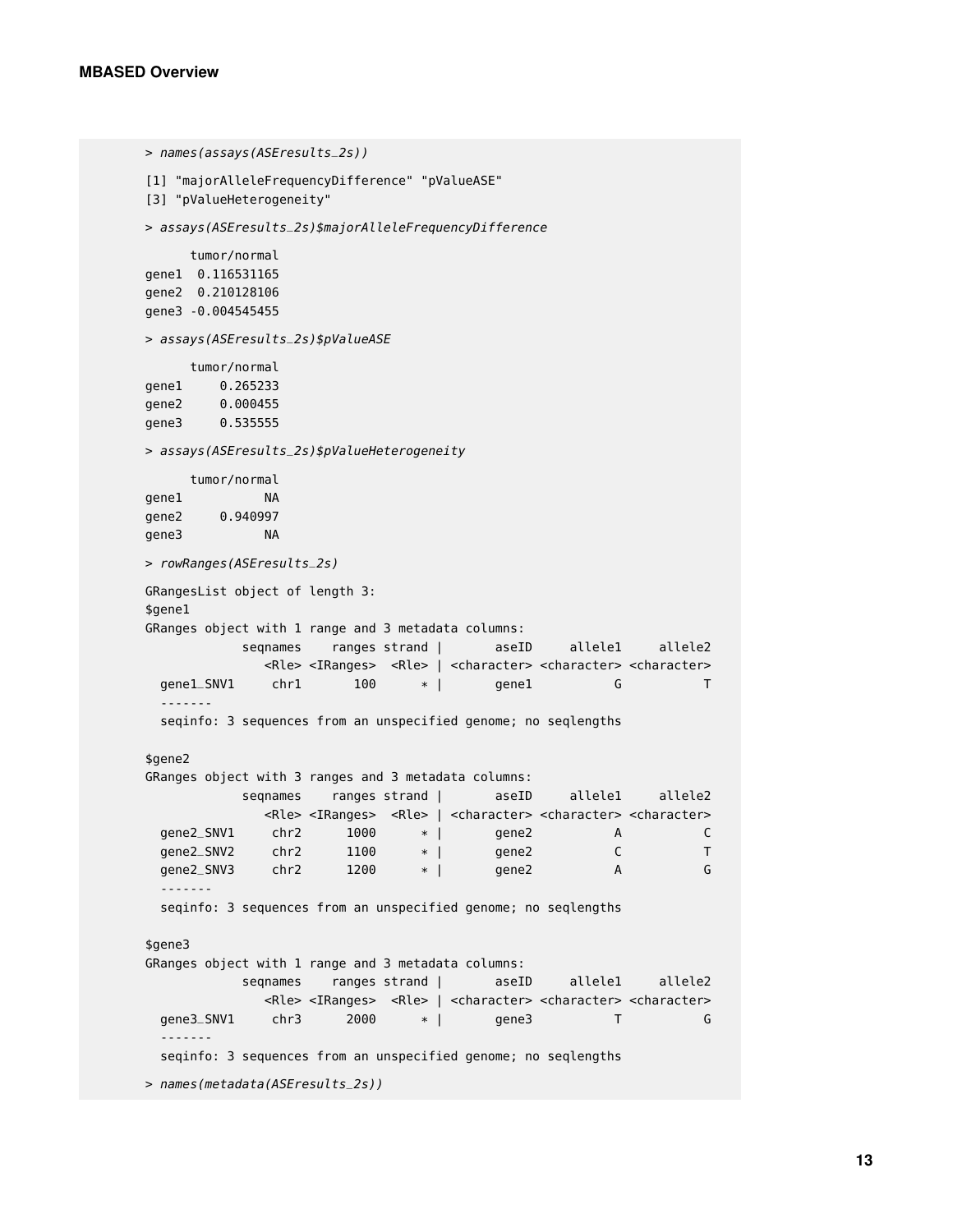```
[1] "locusSpecificResults"
```
> class(metadata(ASEresults\_2s)\$locusSpecificResults)

```
[1] "RangedSummarizedExperiment"
```
attr(,"package")

```
[1] "SummarizedExperiment"
```

```
> names(assays(metadata(ASEresults_2s)$locusSpecificResults))
```
[1] "allele1IsMajor" "MAFDifference"

> assays(metadata(ASEresults\_2s)\$locusSpecificResults)\$allele1IsMajor

#### tumor/normal

| gene1_SNV1 | <b>TRUE</b>  |
|------------|--------------|
| gene2_SNV1 | <b>FALSE</b> |
| gene2_SNV2 | <b>TRUE</b>  |
| gene2_SNV3 | <b>FALSE</b> |
| gene3_SNV1 | <b>TRUF</b>  |
|            |              |

> assays(metadata(ASEresults\_2s)\$locusSpecificResults)\$MAFDifference

tumor/normal gene1\_SNV1 0.116531165 gene2\_SNV1 0.215811966 gene2\_SNV2 0.233333333 gene2\_SNV3 0.187169312 gene3\_SNV1 -0.004545455

> rowRanges(metadata(ASEresults\_2s)\$locusSpecificResults)

GRanges object with 5 ranges and 3 metadata columns:

|            | segnames |                                 | ranges strand | aseID                                                                                 | allelel | allele2 |
|------------|----------|---------------------------------|---------------|---------------------------------------------------------------------------------------|---------|---------|
|            |          | <rle> <iranges></iranges></rle> |               | <rle>   <character> <character> <character></character></character></character></rle> |         |         |
| gene1_SNV1 | chr1     | 100                             | $\ast$        | gene1                                                                                 | G       |         |
| gene2_SNV1 | chr2     | 1000                            | $\ast$        | qene2                                                                                 | A       |         |
| qene2_SNV2 | chr2     | 1100                            | $\ast$        | qene2                                                                                 |         |         |
| gene2_SNV3 | chr2     | 1200                            | $\ast$        | gene2                                                                                 | А       | G       |
| gene3_SNV1 | chr3     | 2000                            | $\ast$        | qene3                                                                                 |         | G       |
|            |          |                                 |               |                                                                                       |         |         |

seqinfo: 3 sequences from an unspecified genome; no seqlengths

> ## define function to print out the summary of ASE results

```
> summarizeASEResults_2s <- function(MBASEDOutput) {
```
+ geneOutputDF <- data.frame(

+ majorAlleleFrequencyDifference=assays(MBASEDOutput)\$majorAlleleFrequencyDifference[,1],

- + pValueASE=assays(MBASEDOutput)\$pValueASE[,1],
- + pValueHeterogeneity=assays(MBASEDOutput)\$pValueHeterogeneity[,1]
- + )

```
+ lociOutputGR <- rowRanges(metadata(MBASEDOutput)$locusSpecificResults)
```
- + lociOutputGR\$allele1IsMajor <- assays(metadata(MBASEDOutput)\$locusSpecificResults)\$allele1IsMajor[,1]
- + lociOutputGR\$MAFDifference <- assays(metadata(MBASEDOutput)\$locusSpecificResults)\$MAFDifference[,1]
- + lociOutputList <- split(lociOutputGR, factor(lociOutputGR\$aseID, levels=unique(lociOutputGR\$aseID)))

+ return(

```
+ list(
```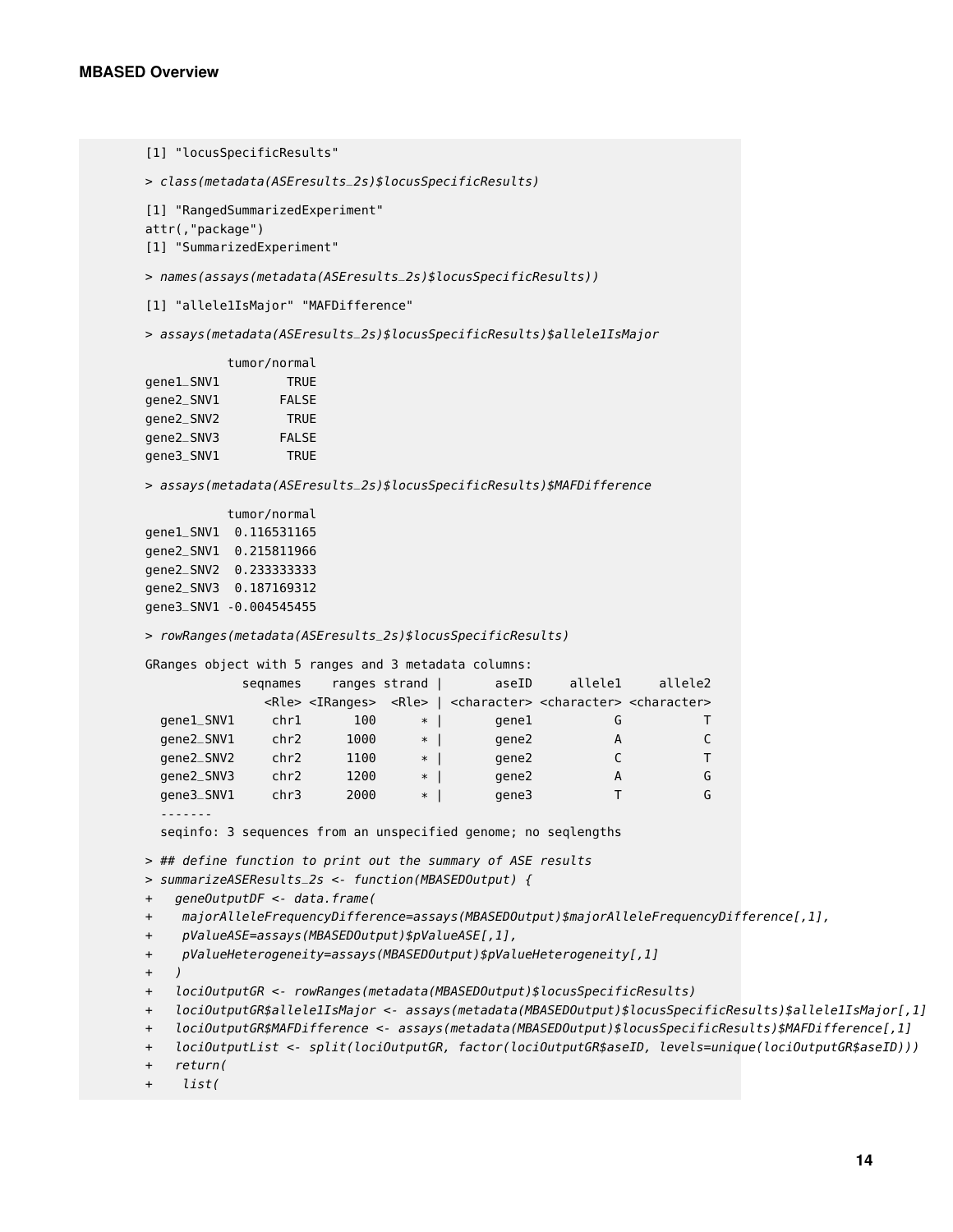```
+ geneOutput=geneOutputDF,
+ locusOutput=lociOutputList
+ )
+ )
+ }
> summarizeASEResults_2s(ASEresults_2s)
$geneOutput
    majorAlleleFrequencyDifference pValueASE pValueHeterogeneity
gene1 0.116531165 0.265233 NA
gene2 0.210128106 0.000455 0.940997
gene3 -0.004545455 0.535555 NA
$locusOutput
GRangesList object of length 3:
$gene1
GRanges object with 1 range and 5 metadata columns:
          seqnames ranges strand | aseID allele1 allele2
            <Rle> <IRanges> <Rle> | <character> <character> <character>
 gene1_SNV1 chr1 100 * | gene1 G T
          allele1IsMajor MAFDifference
              <logical> <numeric>
 gene1_SNV1 TRUE 0.116531
 -------
 seqinfo: 3 sequences from an unspecified genome; no seqlengths
$gene2
GRanges object with 3 ranges and 5 metadata columns:
          seqnames ranges strand | aseID allele1 allele2
            <Rle> <IRanges> <Rle> | <character> <character> <character>
 gene2_SNV1 chr2 1000 * | gene2 A C
 gene2_SNV2 chr2 1100 * | gene2 C T<br>gene2_SNV3 chr2 1200 * | gene2 A G
 gene2 SNV3 chr2 1200allele1IsMajor MAFDifference
             <logical> <numeric>
 gene2_SNV1 FALSE 0.215812
 gene2_SNV2 TRUE 0.233333
 gene2_SNV3 FALSE 0.187169
 -------
 seqinfo: 3 sequences from an unspecified genome; no seqlengths
$gene3
GRanges object with 1 range and 5 metadata columns:
          seqnames ranges strand | aseID allele1 allele2
            <Rle> <IRanges> <Rle> | <character> <character> <character>
 gene3_SNV1 chr3 2000 * | gene3 T G
          allele1IsMajor MAFDifference
             <logical> <numeric>
 gene3_SNV1 TRUE -0.00454545
 -------
 seqinfo: 3 sequences from an unspecified genome; no seqlengths
```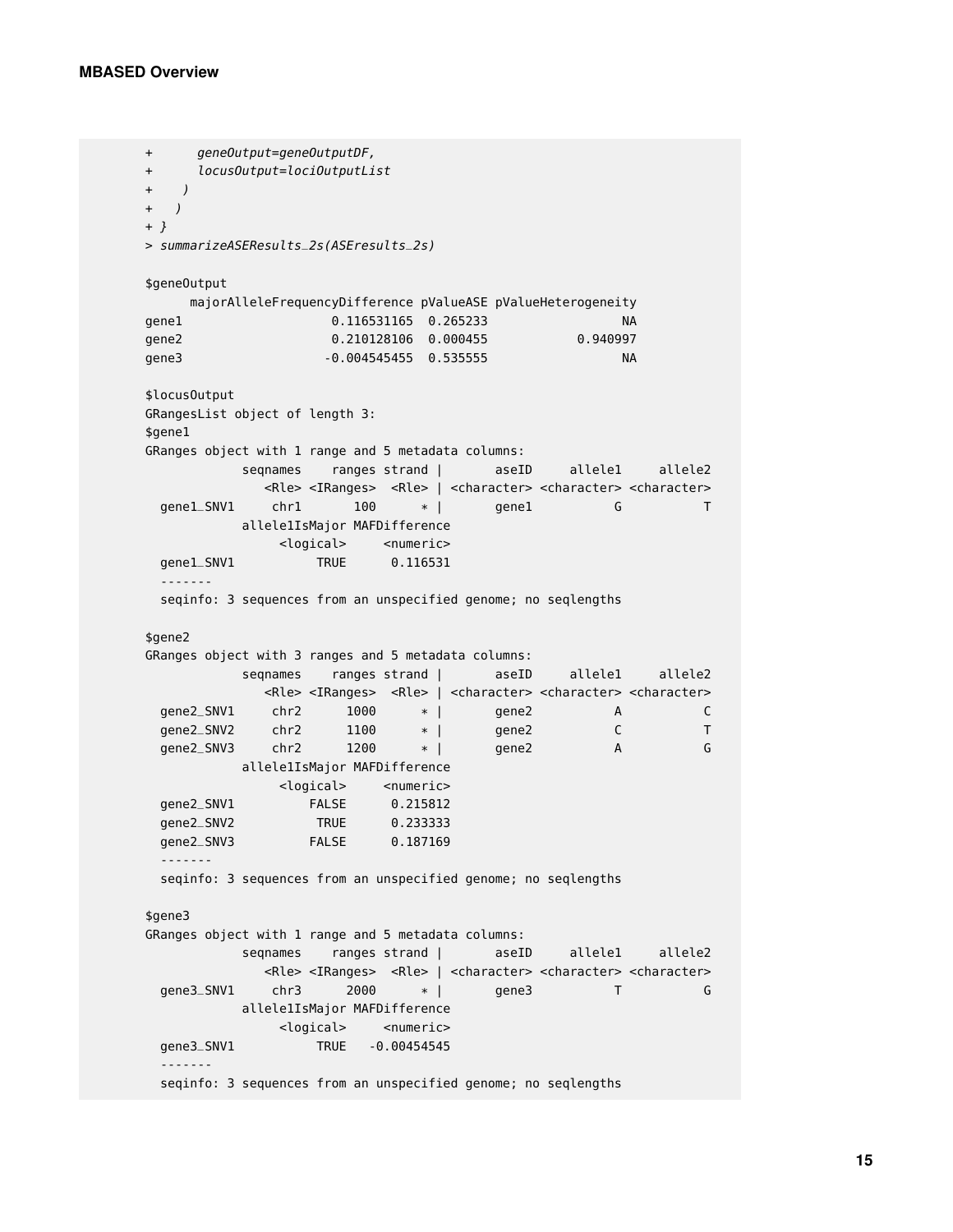#### >

Analogous to 1-sample analysis, the output of runMBASED() for 2-sample analysis is a Ranged-SummarizedExperiment object with 3 single-column assay matrices. The matrices are are similar to those in 1-sample case, except our measure of ASE is the difference in major allele frequency between the two samples. For example, for a single-SNV gene1, this difference is  $\frac{25}{25+20}-\frac{18}{18+23}=0.1165.$  Notice that which allele is 'major' and which is 'minor' is determined entirely by read counts in the first sample (tumor, in this case).

We would like to emphasize that the 2-sample MBASED algorithm is designed to find instances of sample1-specific ASE (whatever sample1 may be) and is not symmetric with respect to the 2 samples. Therefore, if we were interested in cases of normal-specific ASE (e.g., loss of imprinting in cancer), we would re-run MBASED using normal sample as sample1 and tumor sample as sample2. The following examples illustrate this important point.

```
> ## single-SNV gene with strong ASE in tumor (25 vs. 5 reads)
> ## and no ASE in normal (22 vs. 23 reads):
> mySNV <- GRanges(
+ seqnames=c('chr1'),
+ ranges=IRanges(start=c(100), width=1),
+ aseID=c('gene1'),
+ allele1=c('G'),
+ allele2=c('T')
+ )
> names(mySNV) <- c('gene1_SNV1')
> summarizeASEResults_2s(
+ runMBASED(
+ ASESummarizedExperiment=SummarizedExperiment(
+ assays=list(
+ lociAllele1Counts=matrix(
+ c(
+ c(25),
+ c(22)+ ),
+ ncol=2,
+ dimnames=list(
+ names(mySNV),
+ c('tumor', 'normal')
+ )
+ ),
+ lociAllele2Counts=matrix(
+ c(
+ c(5),
+ c(23)
+ ),
+ ncol=2,
+ dimnames=list(
+ names(mySNV),
+ c('tumor', 'normal')
+ )
+ )
+ ),
```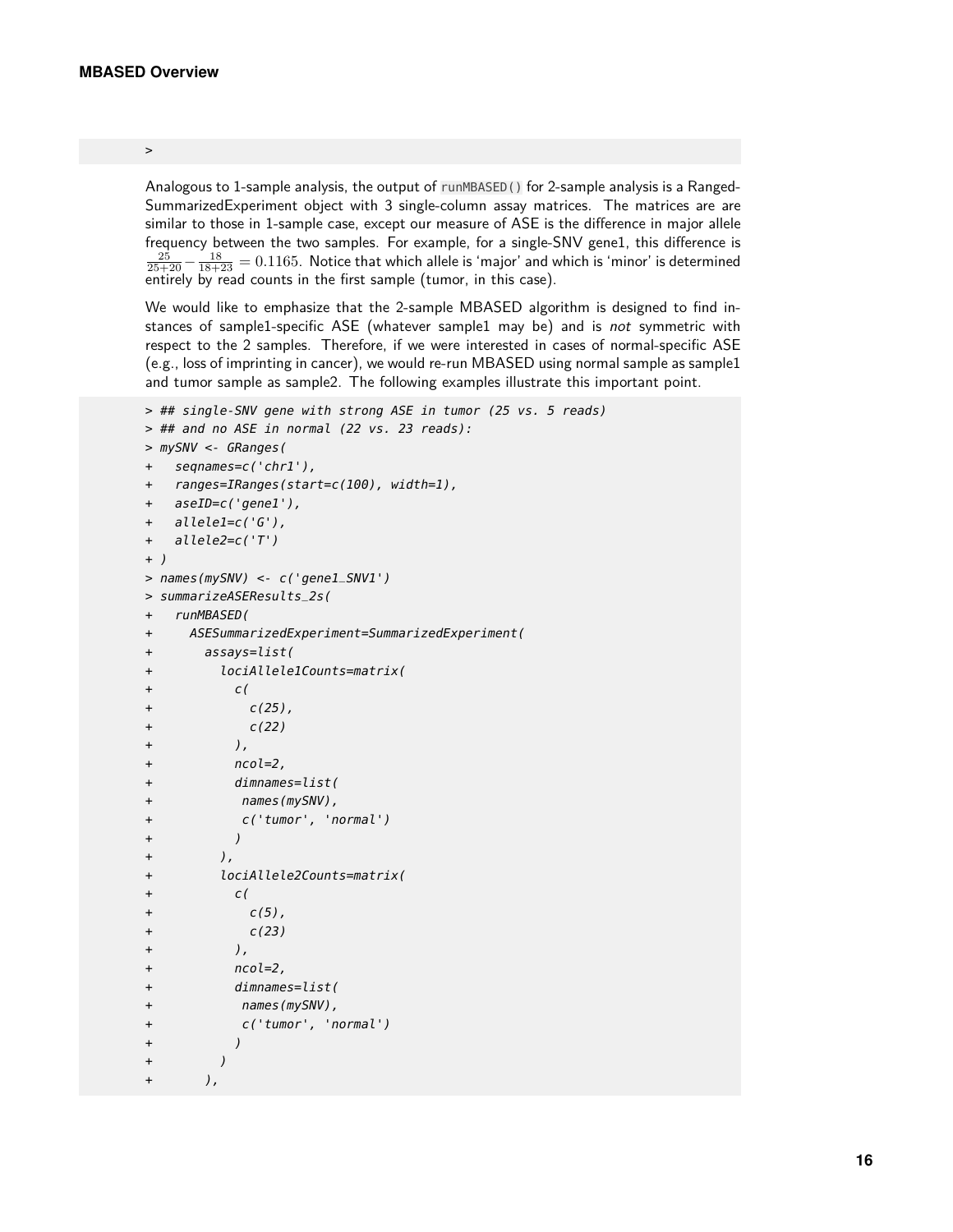```
+ rowRanges=mySNV
+ ),
+ isPhased=FALSE,
+ numSim=10^6,
+ BPPARAM=SerialParam()
+ )
+ )
$geneOutput
 majorAlleleFrequencyDifference pValueASE pValueHeterogeneity
1 0.3444444 0.002586 NA
$locusOutput
GRangesList object of length 1:
$gene1
GRanges object with 1 range and 5 metadata columns:
          seqnames ranges strand | aseID allele1 allele2
            <Rle> <IRanges> <Rle> | <character> <character> <character>
 gene1_SNV1 chr1 100 * | gene1 G T
          allele1IsMajor MAFDifference
             <logical> <numeric>
 gene1_SNV1 TRUE 0.344444
 -------
 seqinfo: 1 sequence from an unspecified genome; no seqlengths
> ## MBASED detects highly significant ASE.
> ##
> ## Now, suppose that the normal sample had the two allele counts
> ## exchanged (due to chance variation), :
> summarizeASEResults_2s(
+ runMBASED(
+ ASESummarizedExperiment=SummarizedExperiment(
+ assays=list(
+ lociAllele1Counts=matrix(
+ c(
+ c(25),
+ c(23) ## used to be 22
+ ),
+ ncol=2,
+ dimnames=list(
+ names(mySNV),
+ c('tumor', 'normal')
+ )
+ ),
+ lociAllele2Counts=matrix(
+ c(
+ c(5),
+ c(22) ## used to be 23
+ ),
+ ncol=2,
+ dimnames=list(
+ names(mySNV),
```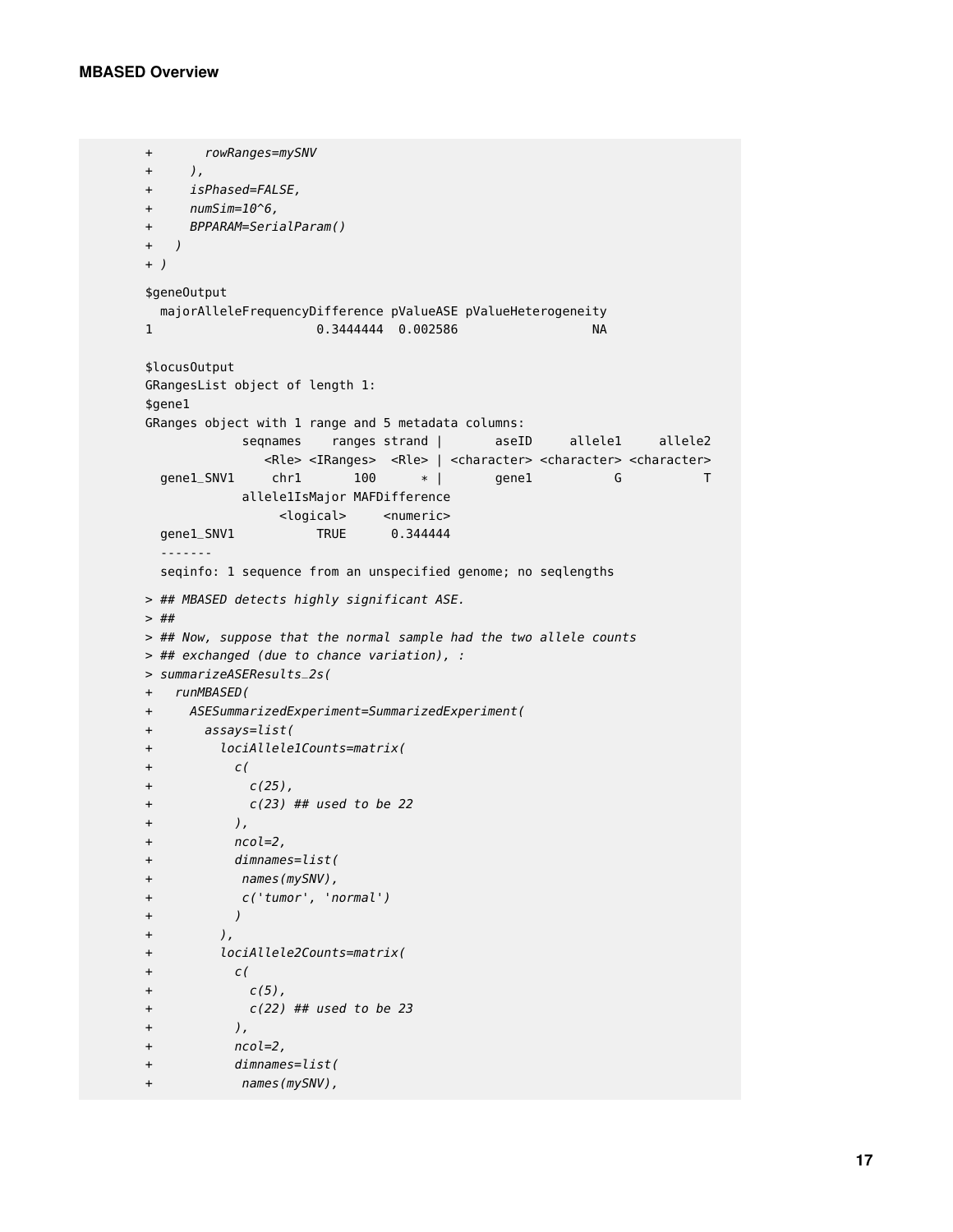```
+ c('tumor', 'normal')
+ )
+ )
+ ),
+ rowRanges=mySNV
+ ),
+ isPhased=FALSE,
+ numSim=10^6,
+ BPPARAM=SerialParam()
+ )
+ )
$geneOutput
 majorAlleleFrequencyDifference pValueASE pValueHeterogeneity
1 0.3222222 0.004584 NA
$locusOutput
GRangesList object of length 1:
$gene1
GRanges object with 1 range and 5 metadata columns:
          seqnames ranges strand | aseID allele1 allele2
            <Rle> <IRanges> <Rle> | <character> <character> <character>
 gene1_SNV1 chr1 100 * | gene1 G T
         allele1IsMajor MAFDifference
             <logical> <numeric>
 gene1_SNV1 TRUE 0.322222
 -------
 seqinfo: 1 sequence from an unspecified genome; no seqlengths
> ## We get virtually the same results
> ##
> ## Now, suppose we treated normal as sample1 and tumor as sample2
> ## Let's use original normal sample allele counts
> summarizeASEResults_2s(
+ runMBASED(
+ ASESummarizedExperiment=SummarizedExperiment(
+ assays=list(
+ lociAllele1Counts=matrix(
+ c(
+ c(22),
+ c(25)+ ),
+ ncol=2,
+ dimnames=list(
+ names(mySNV),
+ c('normal', 'tumor')
+ )
+ ),
+ lociAllele2Counts=matrix(
+ c(
+ c(23),
+ c(5)
```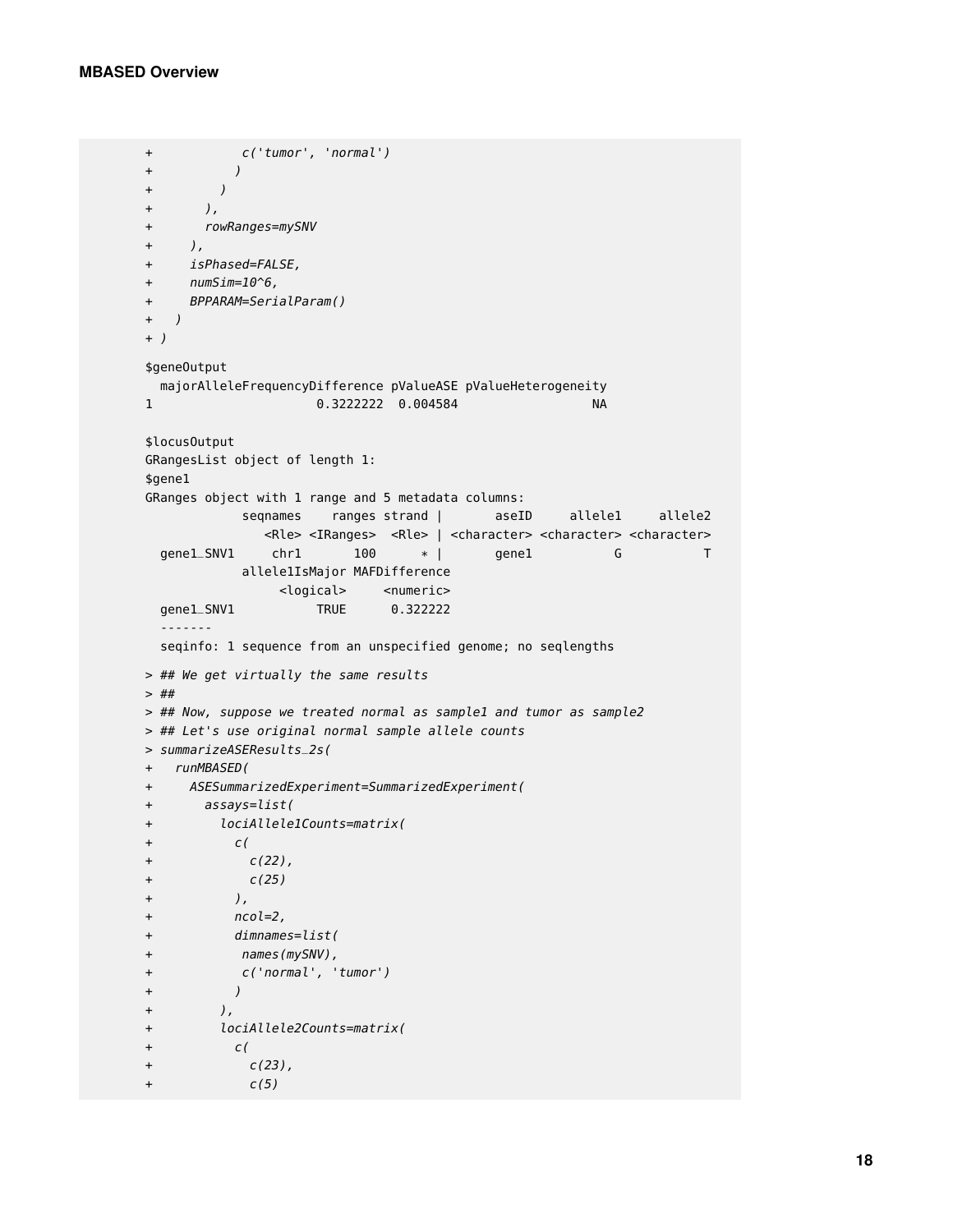```
+ ),
+ ncol=2,
+ dimnames=list(
+ names(mySNV),
+ c('normal', 'tumor')
+ )
+ )
+ ),
+ rowRanges=mySNV
+ ),
+ isPhased=FALSE,
+ numSim=10^6,
+ BPPARAM=SerialParam()
+ )
+ )
$geneOutput
 majorAlleleFrequencyDifference pValueASE pValueHeterogeneity
1 0.3444444 0.002418 NA
$locusOutput
GRangesList object of length 1:
$gene1
GRanges object with 1 range and 5 metadata columns:
          seqnames ranges strand | aseID allele1 allele2
            <Rle> <IRanges> <Rle> | <character> <character> <character>
 qene1_SNV1 chr1 100 * | gene1 G T
          allele1IsMajor MAFDifference
             <logical> <numeric>
 gene1_SNV1 FALSE 0.344444
 -------
 seqinfo: 1 sequence from an unspecified genome; no seqlengths
> ## We appear to have recovered the same result: highly significant MAF difference
> ## (but note that allele2 is now 'major', since allele classification into
> ## major/minor is based entirely on sample1)
> ## BUT: consider what happens if by chance the allelic
> ## ratio in the normal was 23/22 instead of 22/23:
> summarizeASEResults_2s(
+ runMBASED(
+ ASESummarizedExperiment=SummarizedExperiment(
+ assays=list(
+ lociAllele1Counts=matrix(
+ c(
+ c(23), ## used to be 22
+ c(25)+ ),
+ ncol=2,
+ dimnames=list(
+ names(mySNV),
+ c('normal', 'tumor')
+ )
```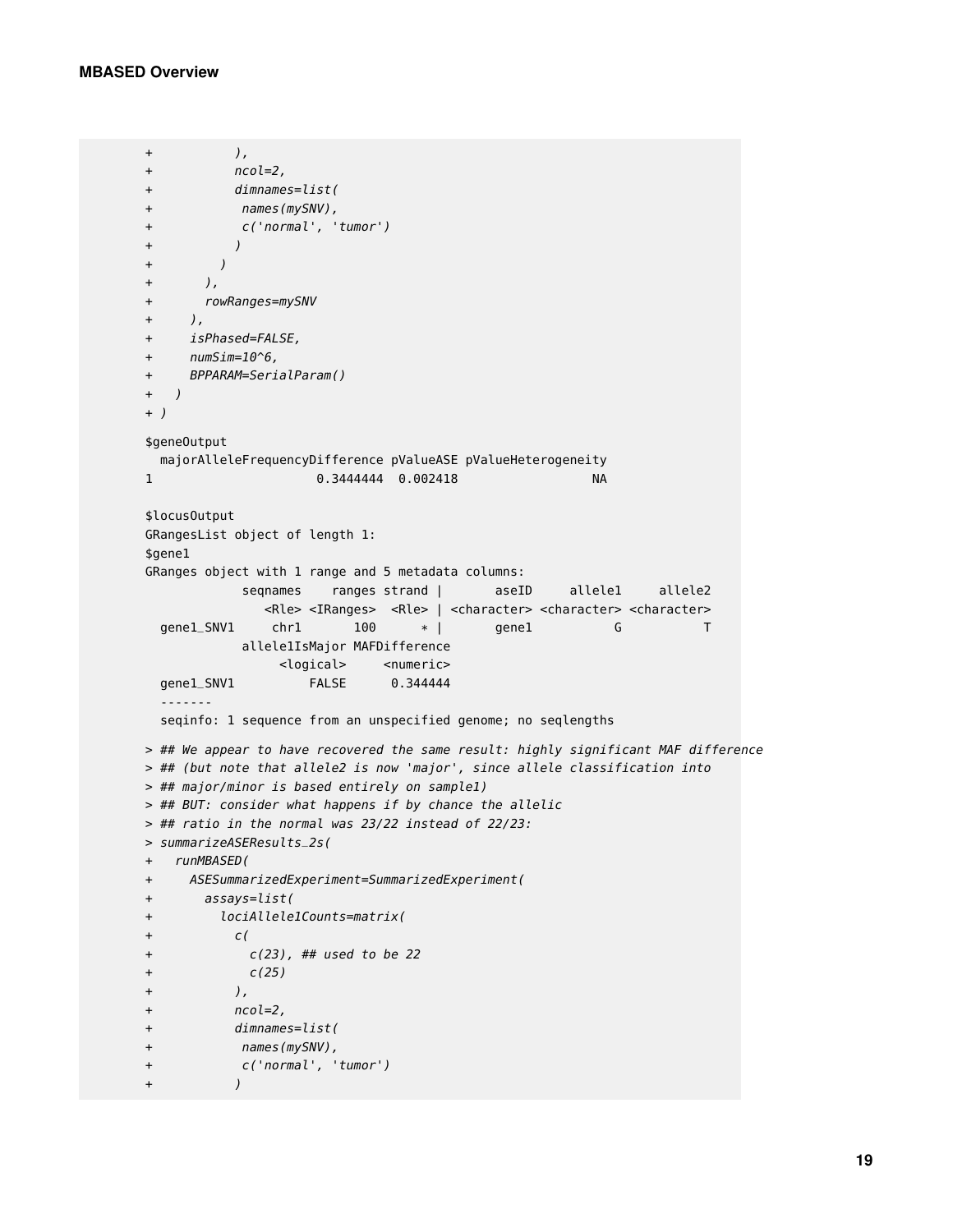```
+ ),
+ lociAllele2Counts=matrix(
+ c(
+ c(22), ## used to be 23
+ C(5)+ ),
+ ncol=2,
+ dimnames=list(
+ names(mySNV),
+ c('normal', 'tumor')
+ )
+ )
+ ),
+ rowRanges=mySNV
+ ),
+ isPhased=FALSE,
+ numSim=10^6,
+ BPPARAM=SerialParam()
+ )
+ )
$geneOutput
 majorAlleleFrequencyDifference pValueASE pValueHeterogeneity
1 -0.3222222 0.999517 NA
$locusOutput
GRangesList object of length 1:
$gene1
GRanges object with 1 range and 5 metadata columns:
          seqnames ranges strand | aseID allele1 allele2
             <Rle> <IRanges> <Rle> | <character> <character> <character>
 gene1_SNV1 chr1 100 * | gene1 G T
          allele1IsMajor MAFDifference
              <logical> <numeric>
 gene1_SNV1 TRUE -0.322222
 -------
 seqinfo: 1 sequence from an unspecified genome; no seqlengths
> ## MAF difference is large in size but negative and the finding is no longer
> ## significant (MBASED uses a 1-tailed significance test).
> ##
> ## We therefore strongly emphasize that the proper way to detect normal-specific ASE
> ## would be to treat normal sample as sample1 and tumor sample as sample2.
```
# 3.4 Adjusting for pre-exiting allelic bias

In a given sample, MBASED models the detected haplotype 1 allele counts  $X_{hap1,SNV}$  at each SNV within gene  $g$  as independent random variables with

<span id="page-19-0"></span> $X_{hap1,SNV} \sim BetaBin(n = n_{SNV}, \mu = f_{hap1,SNV}(p_{hap1,g}), \rho = \rho_{SNV})$  **1**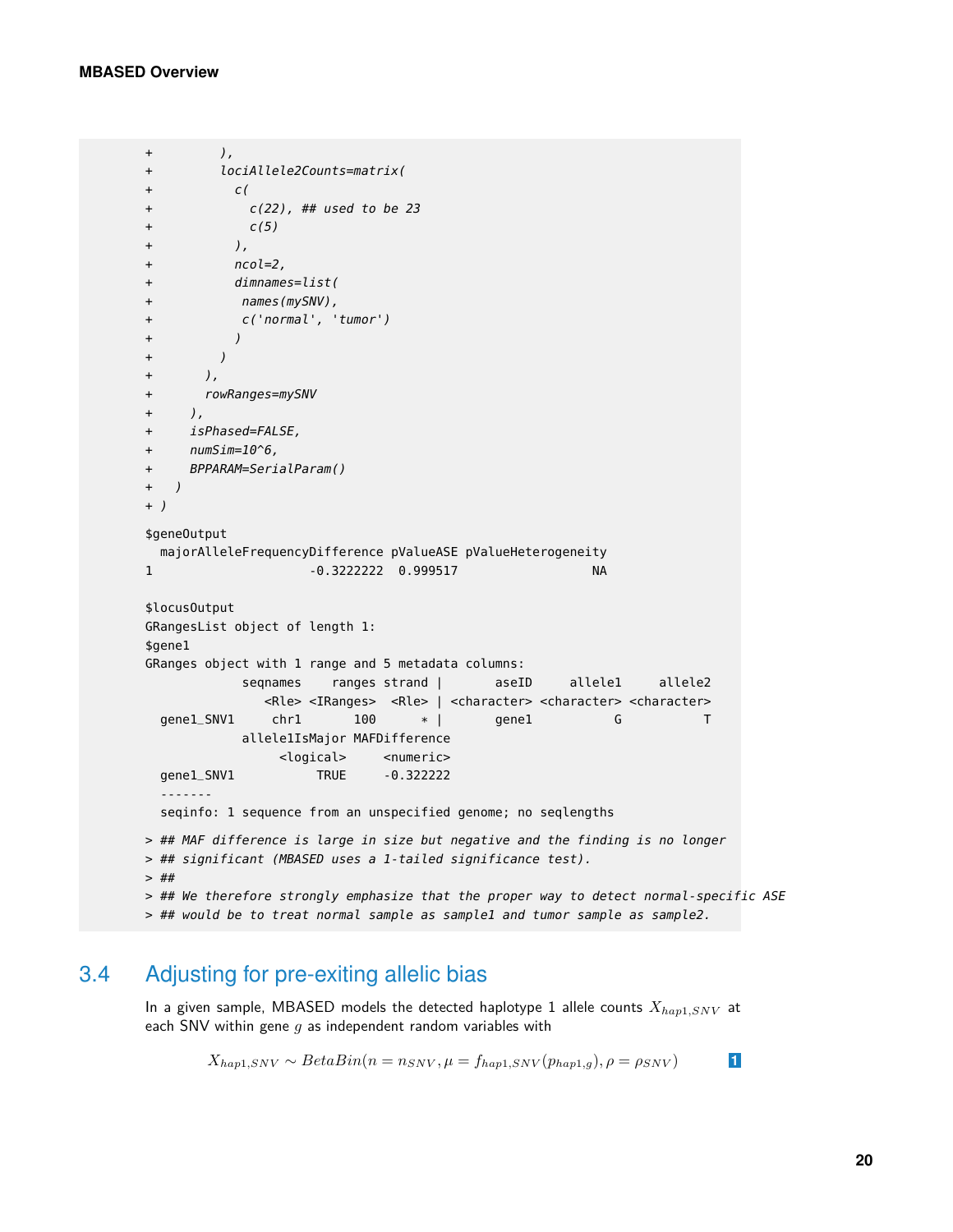where

<span id="page-20-0"></span>
$$
E(X_{hap1,SNV}) = n\mu
$$

and

$$
var(X_{hap1,SNV}) = \mu(1-\mu)\rho n(n-1 + frac1\rho)
$$

If dispersion parameter  $\rho_{SNV} = 0$  (this is the default model assumed by MBASED), the model reduces to the binomial model

$$
X_{hap1,SNV} \sim Bin(n = n_{SNV}, p = f_{hap1,SNV}(p_{hap1,g}))
$$

We will now assume the no-overdispersion binomial model [\(4\)](#page-20-0) and will describe extensions to non-zero dispersions in the next section. By default, MBASED assumes that

$$
f_{hap1, SNV}(p_{hap1,g}) = p_{hap1,g}
$$

In other words, the underlying frequency of observed haplotype 1-supporting reads is equal to the frequency of haplotype 1 transcripts in the cell. In practice, this may not be the case. For example, the sample might undergo some enrichment procedure that results in global over-representation of reference allele-supporting reads. Or the aligner used to map reads to reference genome might favor one or the other allele at some SNVs due to the presence of a homologous region elsewhere in the genome. In such cases,

$$
f_{hap1, SNV}(p_{hap1,g}) \neq p_{hap1,g}
$$

We refer to the situation where one allele is favored over another in the read data, even in absence of ASE, as 'pre-existing allelic bias'. MBASED assumes that  $f_{hap1,SNV}(p_{hap1,q})$ satisfies the following functional constraint:

$$
f_{hap1, SNV}(p_{hap1,g}) = \frac{f_{hap1, SNV}(0.5) \times p_{hap1,g}}{f_{hap1, SNV}(0.5) \times p_{hap1,g} + f_{hap2, SNV}(0.5) \times p_{hap2,g}}
$$

In words,  $f_{hap1, SNV}(p_{hap1,g})$  is proportional to both  $p_{hap1,g}$  and  $f_{hap1, SNV}(0.5)$  (the underlying frequency of observed haplotype 1-supporting reads under conditions of no ASE) and is uniquely determined by these two frequencies. MBASED adjusts its estimates of ASE and corresponding statistical significance, when supplied with values of probabilities of observing allele 1-supporting reads under conditions of no ASE,  $f_{hap1,SNV}(0.5)$  in our notation. As an example, consider a hypothetical case of known reference allele bias, where under conditions of no ASE  $(p_{map1,g} = p_{map2,g} = 0.5)$  the frequency of observed reference allele-supporting reads is 60%  $(f_{ref, SNV}(0.5) = 0.6$  and  $f_{alt, SNV}(0.5) = 0.4$ ) for all SNVs. Suppose we observe the following read counts:

| locus      | location  | refCount | altCount | fractionRef |
|------------|-----------|----------|----------|-------------|
| gene1:SNV1 | chr1:100  | 20       | 25       | 0.49        |
| gene2:SNV1 | chr2:1000 | 17       | q        | 0.65        |
| gene2:SNV2 | chr2:1100 | フフ       | 15       | 0.59        |
| gene2:SNV3 | chr2:1200 | 20       | 10       | 0.67        |

**Table 4: Example of reference bias in the data**

Notice that gene2 is exhibiting 60/40 ratio of reference to alternative allele read counts, which is what we expect of genes with no ASE under the reference allele bias described above. In contrast, gene1 shows overexpression of alternative allele, which may actually be seen as evidence for ASE. MBASED allows one to specify the extent of pre-existing allelic bias by providing a corresponding matrix in the assays of the input RangedSummarizedExperiment object. By default, MBASED assumes that the background (no ASE) allelic ratio is 50/50: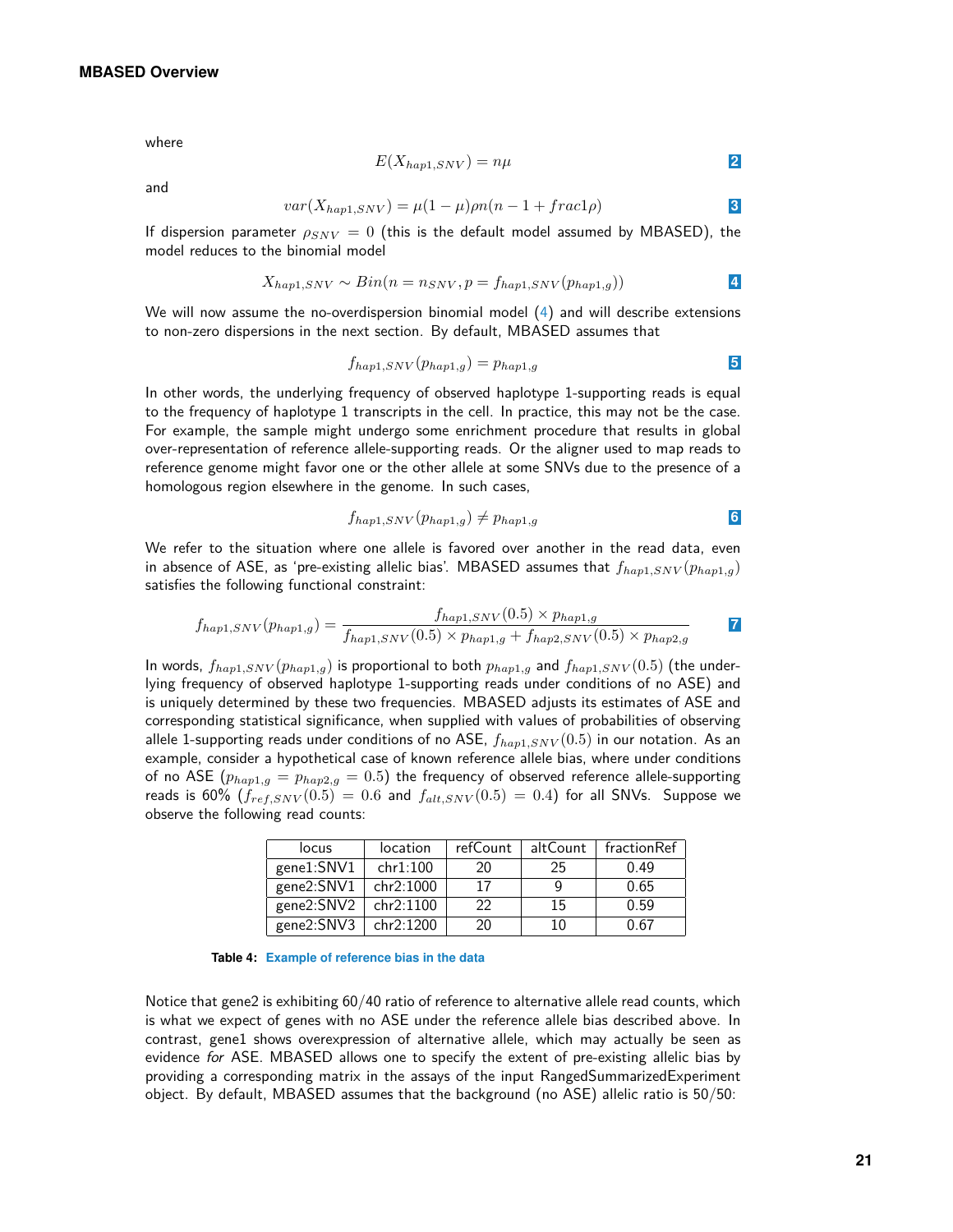```
> mySNVs
GRanges object with 4 ranges and 3 metadata columns:
         seqnames ranges strand | aseID allele1 allele2
            <Rle> <IRanges> <Rle> | <character> <character> <character>
 gene1_SNV1 chr1 100 * | gene1 G T
 gene2_SNV1 chr2 1000 * | gene2 A C<br>gene2_SNV2 chr2 1100 * | gene2 C T
 gene2_SNV2 chr2 1100 * | gene2
 gene2_SNV3 chr2 1200 * | gene2 A G
 -------
 seqinfo: 2 sequences from an unspecified genome; no seqlengths
> ## run MBASED with default values:
> summarizeASEResults_1s(
+ runMBASED(
+ SummarizedExperiment(
+ assays=list(
+ lociAllele1Counts=matrix(
+ c(20,17,15,20),
+ ncol=1,
+ dimnames=list(
+ names(mySNVs),
+ 'mySample'
+ )
+ ),
+ lociAllele2Counts=matrix(
+ c(25, 9, 22, 10),
+ ncol=1,
+ dimnames=list(
+ names(mySNVs),
+ 'mySample'
+ )
+ )
+ ),
+ rowRanges=mySNVs
+ ),
+ isPhased=FALSE,
+ numSim=10^6,
+ BPPARAM=SerialParam()
+ )
+ )
$geneOutput
    majorAlleleFrequency pValueASE pValueHeterogeneity
gene1 0.5555556 0.551395 NA
gene2 0.6345441 0.042722 0.545637
$locusOutput
GRangesList object of length 2:
$gene1
GRanges object with 1 range and 5 metadata columns:
          seqnames ranges strand | aseID allele1 allele2
```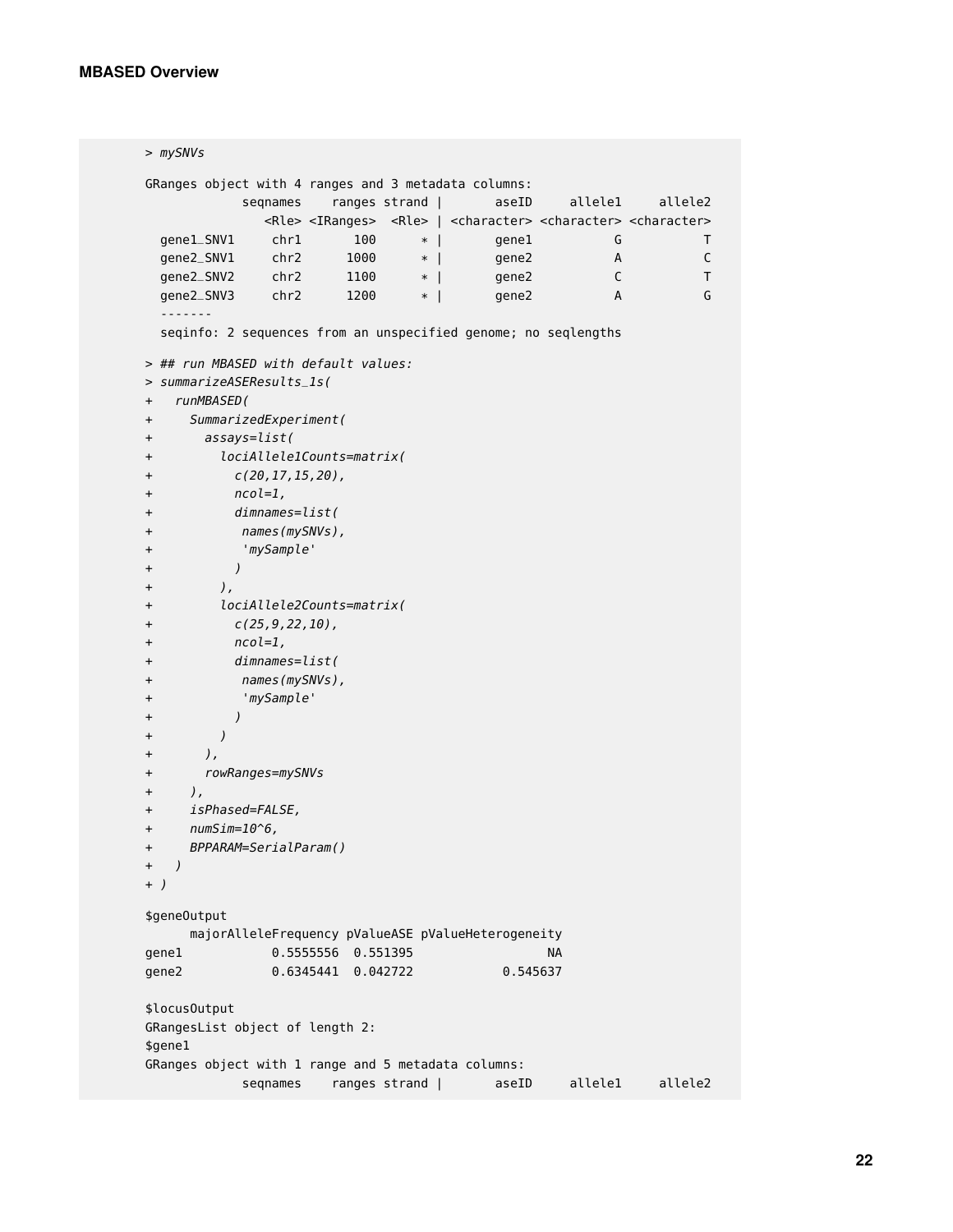+ )

```
<Rle> <IRanges> <Rle> | <character> <character> <character>
 gene1_SNV1 chr1 100 * | gene1 G T<br>allele1IsMajor MAF
          allele1IsMajor
             <logical> <numeric>
 gene1_SNV1 FALSE 0.555556
 -------
 seqinfo: 2 sequences from an unspecified genome; no seqlengths
$gene2
GRanges object with 3 ranges and 5 metadata columns:
          seqnames ranges strand | aseID allele1 allele2
            <Rle> <IRanges> <Rle> | <character> <character> <character>
 gene2_SNV1 chr2 1000 * | gene2 A C
 gene2_SNV2 chr2 1100 * | gene2 C T<br>gene2_SNV3 chr2 1200 * | gene2 A G
 gene2_SNV3 chr2 1200 * | gene2
          allele1IsMajor MAF
             <logical> <numeric>
 gene2_SNV1 TRUE 0.653846
 gene2_SNV2 FALSE 0.594595
 gene2_SNV3 TRUE 0.666667
 -------
 seqinfo: 2 sequences from an unspecified genome; no seqlengths
> ## we get the same results by explicitly specifying 50/50 pre-existing allelic probability
> summarizeASEResults_1s(
+ runMBASED(
+ SummarizedExperiment(
+ assays=list(
+ lociAllele1Counts=matrix(
+ c(20, 17, 15, 20),
+ ncol=1,
+ dimnames=list(
+ names(mySNVs),
+ 'mySample'
+ )
+ ),
+ lociAllele2Counts=matrix(
+ c(25, 9, 22, 10),
+ ncol=1,
+ dimnames=list(
+ names(mySNVs),
+ 'mySample'
+ )
+ ),
+ lociAllele1CountsNoASEProbs=matrix(
+ rep(0.5, 4),
+ ncol=1,
+ dimnames=list(
+ names(mySNVs),
+ 'mySample'
```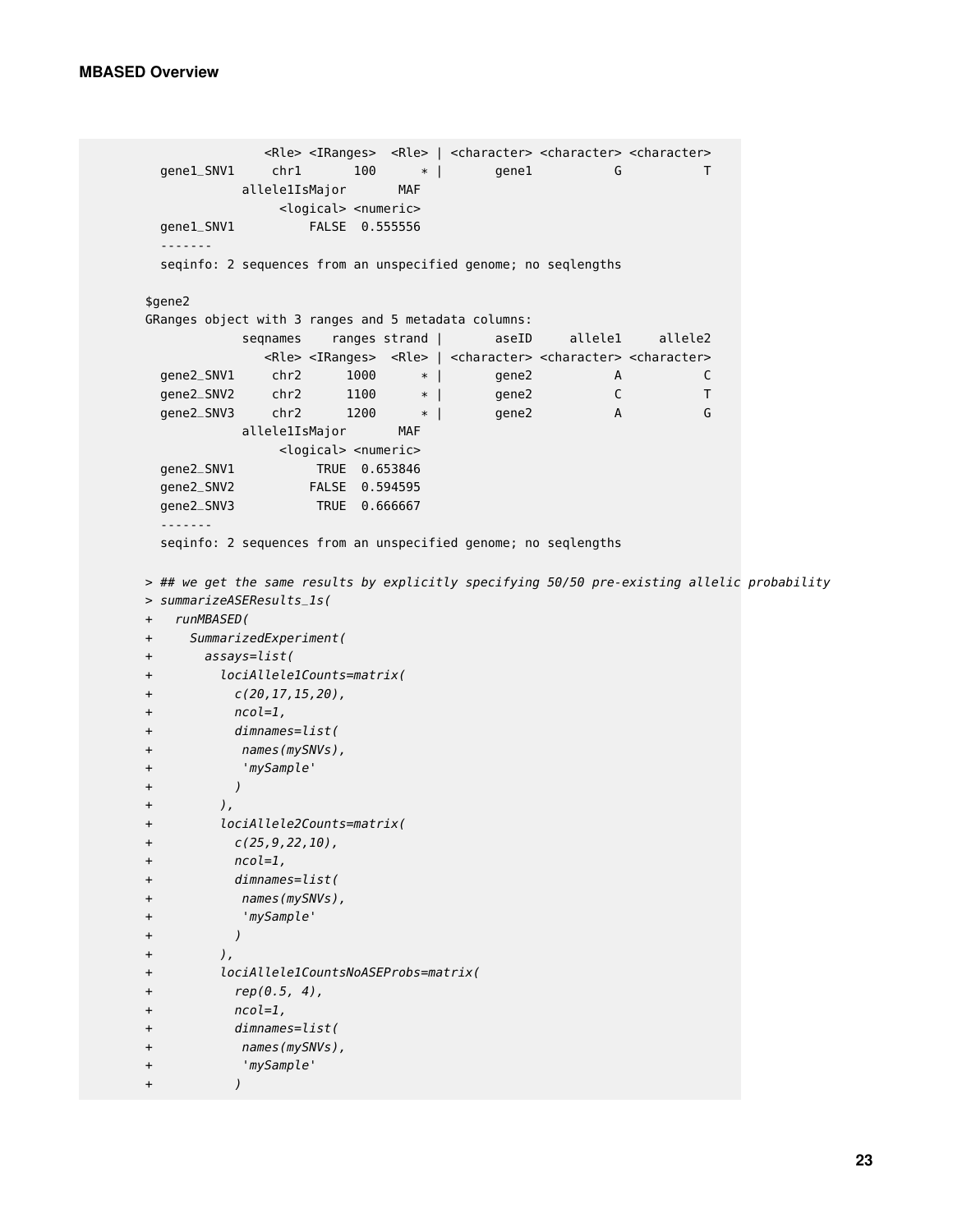```
+ )
+ ),
+ rowRanges=mySNVs
+ ),
+ isPhased=FALSE,
+ numSim=10^6,
+ BPPARAM=SerialParam()
+ )
+ )
$geneOutput
    majorAlleleFrequency pValueASE pValueHeterogeneity
gene1 0.5555556 0.551396 NA
gene2 0.6345441 0.042482 0.545106
$locusOutput
GRangesList object of length 2:
$gene1
GRanges object with 1 range and 5 metadata columns:
          seqnames ranges strand | aseID allele1 allele2
            <Rle> <IRanges> <Rle> | <character> <character> <character>
 gene1_SNV1 chr1 100 * | gene1 G T
          allele1IsMajor MAF
             <logical> <numeric>
 gene1_SNV1 FALSE 0.555556
  -------
 seqinfo: 2 sequences from an unspecified genome; no seqlengths
$gene2
GRanges object with 3 ranges and 5 metadata columns:
          seqnames ranges strand | aseID allele1 allele2
            <Rle> <IRanges> <Rle> | <character> <character> <character>
 gene2_SNV1 chr2 1000 * | gene2 A C
 gene2_SNV2 chr2 1100 * | gene2 C T
 gene2_SNV3 chr2 1200 * | gene2 A G
          allele1IsMajor MAF
             <logical> <numeric>
 gene2_SNV1 TRUE 0.653846
 gene2_SNV2 FALSE 0.594595
 gene2_SNV3 TRUE 0.666667
 -------
 seqinfo: 2 sequences from an unspecified genome; no seqlengths
>
```
Note that we labeled 3 out of 4 reference alleles as allele1 and the corresponding alternative alleles as allele2 (the sole exception is SNV2 of gene2, where alternative allele is allele1). As can be expected, not accounting for pre-existing alleic bias results in gene2 showing strong evidence of ASE (p-value=0.04, all reference alleles are assigned to major haplotype). We can fix the problem by changing the value of lociAllele1CountsNoASEProbs assay matrix to the correct values of probabilites of observing allele1 under the conditions of no ASE: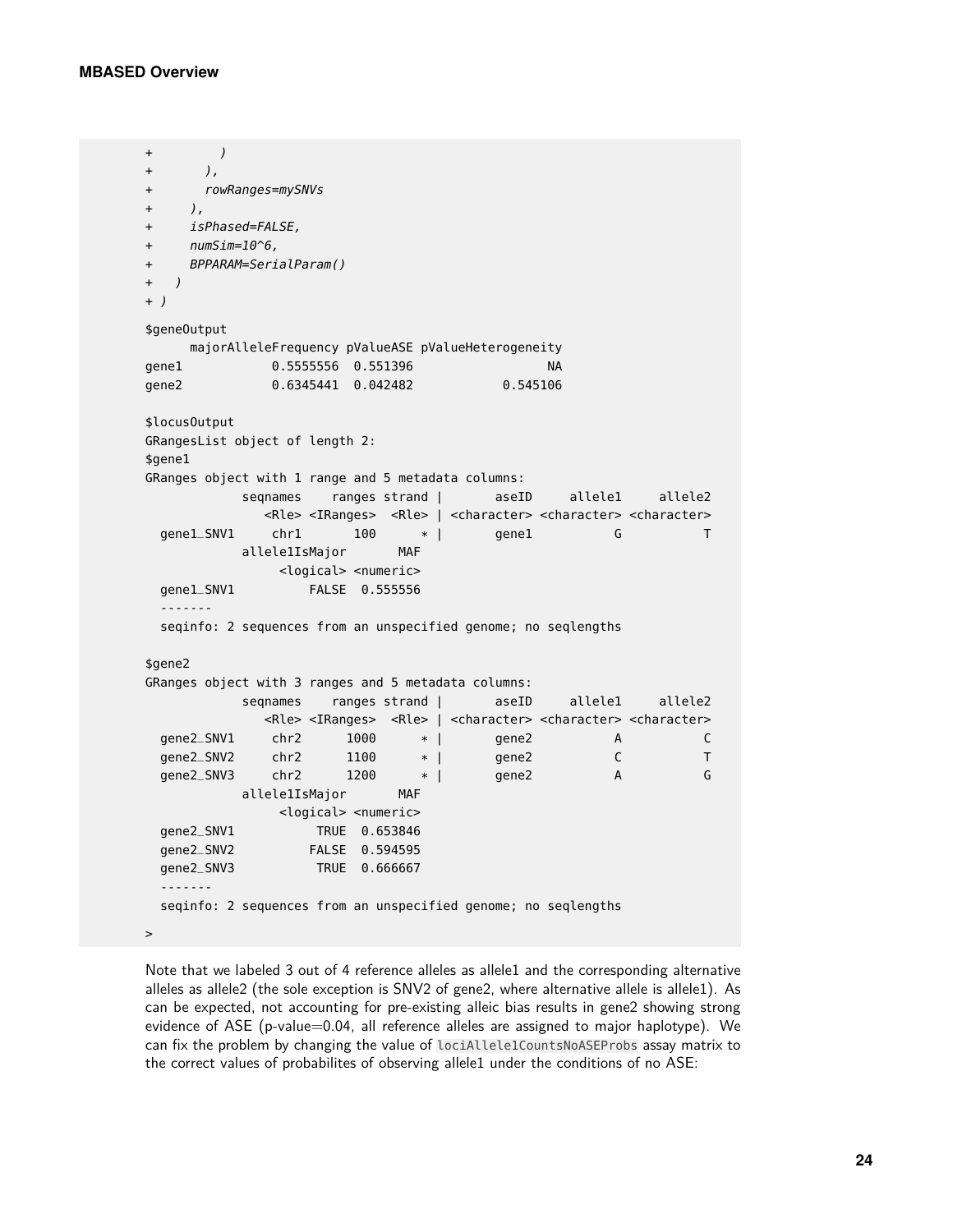```
> ##run the analysis adjusting for pre-existing allelic bias
> summarizeASEResults_1s(
+ runMBASED(
+ SummarizedExperiment(
+ assays=list(
+ lociAllele1Counts=matrix(
+ c(20,17,15,20),
+ ncol=1,
+ dimnames=list(
+ names(mySNVs),
+ 'mySample'
+ )
+ ),
+ lociAllele2Counts=matrix(
+ c(25, 9, 22, 10),
+ ncol=1,
+ dimnames=list(
+ names(mySNVs),
+ 'mySample'
+ )
+ ),
+ lociAllele1CountsNoASEProbs=matrix(
+ C(0.6, 0.6, 0.4, 0.6),
+ ncol=1,
+ dimnames=list(
+ names(mySNVs),
+ 'mySample'
+ )
+ )
+ ),
+ rowRanges=mySNVs
+ ),
+ isPhased=FALSE,
+ numSim=10^6,
+ BPPARAM=SerialParam()
+ )
+ )
$geneOutput
    majorAlleleFrequency pValueASE pValueHeterogeneity
gene1 0.6560217 0.046306 NA
gene2 0.5388340 0.857148 0.686463
$locusOutput
GRangesList object of length 2:
$gene1
GRanges object with 1 range and 5 metadata columns:
         seqnames ranges strand | aseID allele1 allele2
           <Rle> <IRanges> <Rle> | <character> <character> <character>
 gene1_SNV1 chr1 100 * | gene1 G T
         allele1IsMajor MAF
```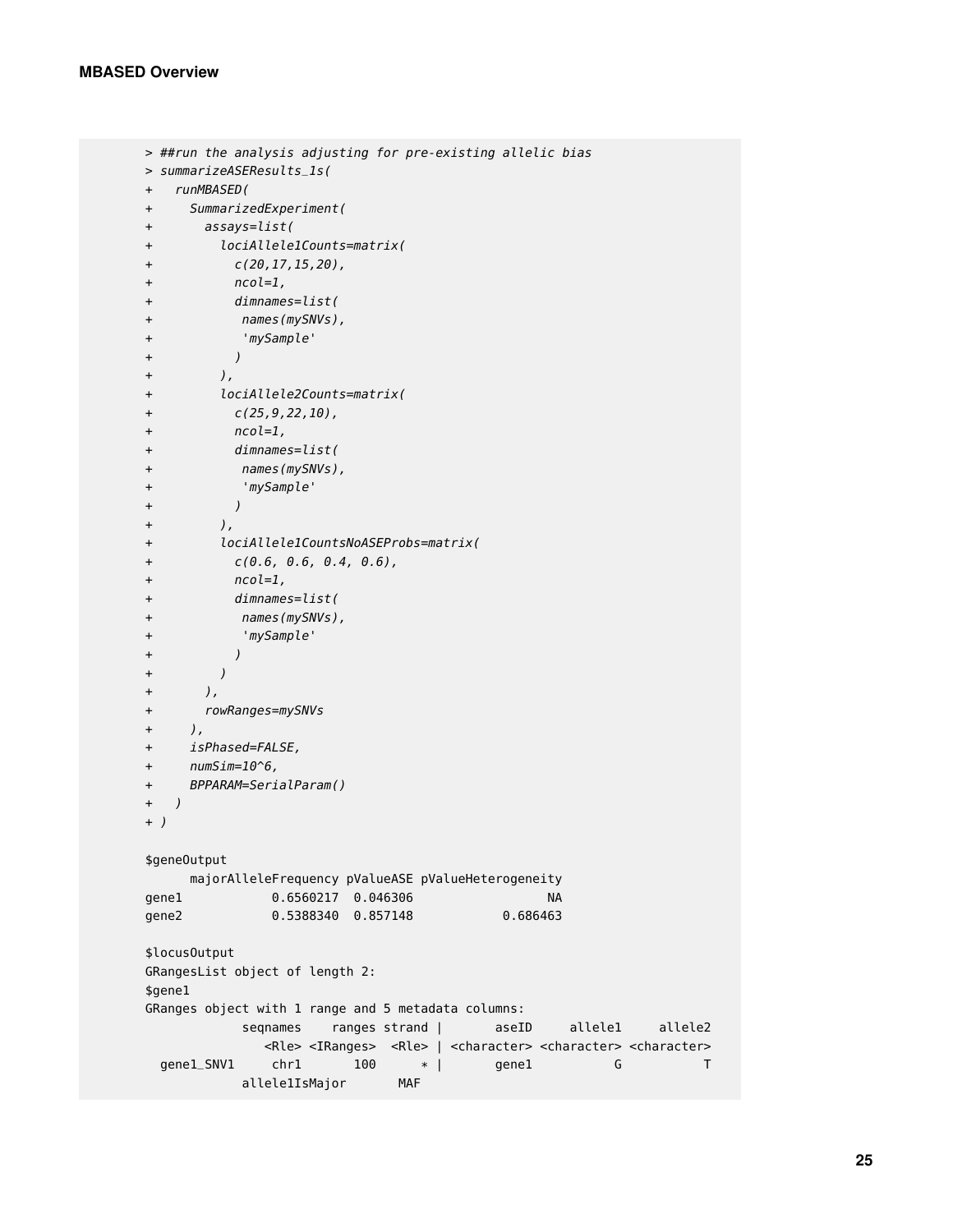```
<logical> <numeric>
 gene1_SNV1 FALSE 0.656022
 -------
 seqinfo: 2 sequences from an unspecified genome; no seqlengths
$gene2
GRanges object with 3 ranges and 5 metadata columns:
          seqnames ranges strand | aseID allele1 allele2
            <Rle> <IRanges> <Rle> | <character> <character> <character>
 gene2_SNV1 chr2 1000 * | gene2 A C
 gene2_SNV2 chr2 1100 * | gene2 C T
 gene2_SNV3 chr2 1200 * | gene2 A G
          allele1IsMajor MAF
              <logical> <numeric>
 gene2_SNV1 TRUE 0.551640
 gene2_SNV2 TRUE 0.508224
 gene2_SNV3 TRUE 0.565557
 -------
 seqinfo: 2 sequences from an unspecified genome; no seqlengths
>
```
Notice that the estimate of MAF for gene2 went down from 0.63 to 0.54, and the p-value went up from 0.04 to 0.86. In contrast, MAF for gene1 went up from 0.56 to 0.66 and the p-value dropped from 0.55 to 0.05 (as we are much less likely to observe overexpression of alternative allele if the bias in the data favors the reference allele).

When 2-sample analysis is performed, the second column of lociAllele1CountsNoASEProbs specifies no-ASE allelic probabilities for the same alleles in sample 2, (and thus MBASED allows for possibility that pre-existing allelic biases are different in the two samples).

In our own work, we assumed that the no-ASE probability of observing reference allelesupporting read was the same across all heterozygous loci within each sample (global reference bias) and estimated it for our data to be approximately 0.52 (see the accompanying paper for the details of the estimation procedure). A better approach would be to estimate this probability separately at each SNV based on a large number of samples known to not exhibit ASE at that locus (and keeping the protocol/sequencing/alignment pipeline constant). Currently MBASED provdies no functionality for estimating the extent of pre-existing allelic bias and the user is advised to investigate their data prior to changing the default values of the relevent function arguments.

# 3.5 Adjusting for overdispersion

By default, MBASED assumes that dispersion parameter  $\rho$  in model [1](#page-19-0) is 0, leading to binomial model [4.](#page-20-0) In practice, extra-binomial dispersion may be present in the sequencing read count data and needs to be taken into account in order to assign proper statistical significance to observed levels of ASE. Below we generate some counts from beta-binomial distribution and show how model misspecification (assuming data to be binomial) affects ASE calling. We use our earlier total read counts for single-SNV gene1 and 3-SNV gene2. We also use the same value of overdispersion parameter  $\rho = 0.02$  at each SNV.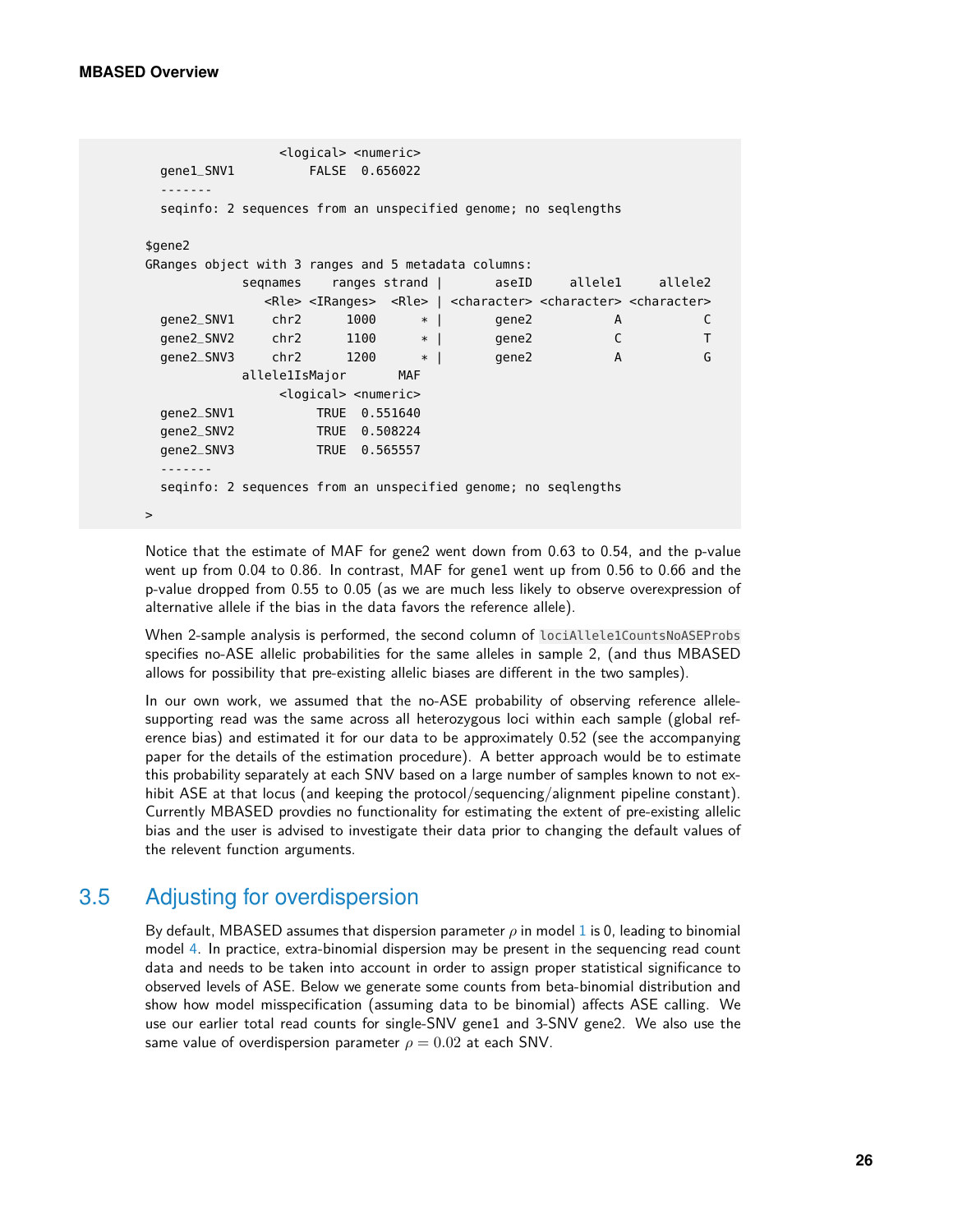```
> set.seed(5) ## we chose this seed to get a 'significant' result
> totalAlleleCounts=c(45, 26, 37, 30)
> ## simulate allele1 counts
> allele1Counts <- MBASED:::vectorizedRbetabinomMR(
+ n=4.
+ size=totalAlleleCounts,
+ mu=rep(0.5, 4),
+ rho=rep(0.02, 4)
+ )
> ## run MBASED without accounting for overdispersion
> summarizeASEResults_1s(
+ runMBASED(
+ SummarizedExperiment(
+ assays=list(
+ lociAllele1Counts=matrix(
+ allele1Counts,
+ ncol=1,
+ dimnames=list(
+ names(mySNVs),
+ 'mySample'
+ )
+ ),
+ lociAllele2Counts=matrix(
+ totalAlleleCounts-allele1Counts,
+ ncol=1,
+ dimnames=list(
+ names(mySNVs),
+ 'mySample'
+ )
+ )
+ ),
+ rowRanges=mySNVs
+ ),
+ isPhased=FALSE,
+ numSim=10^6,
+ BPPARAM=SerialParam()
+ )
+ )
$geneOutput
    majorAlleleFrequency pValueASE pValueHeterogeneity
gene1 0.5555556 0.551397 NA
gene2 0.6254723 0.049813 0.025437
$locusOutput
GRangesList object of length 2:
$gene1
GRanges object with 1 range and 5 metadata columns:
          seqnames ranges strand | aseID allele1 allele2
            <Rle> <IRanges> <Rle> | <character> <character> <character>
 gene1_SNV1 chr1 100 * | gene1 G T
```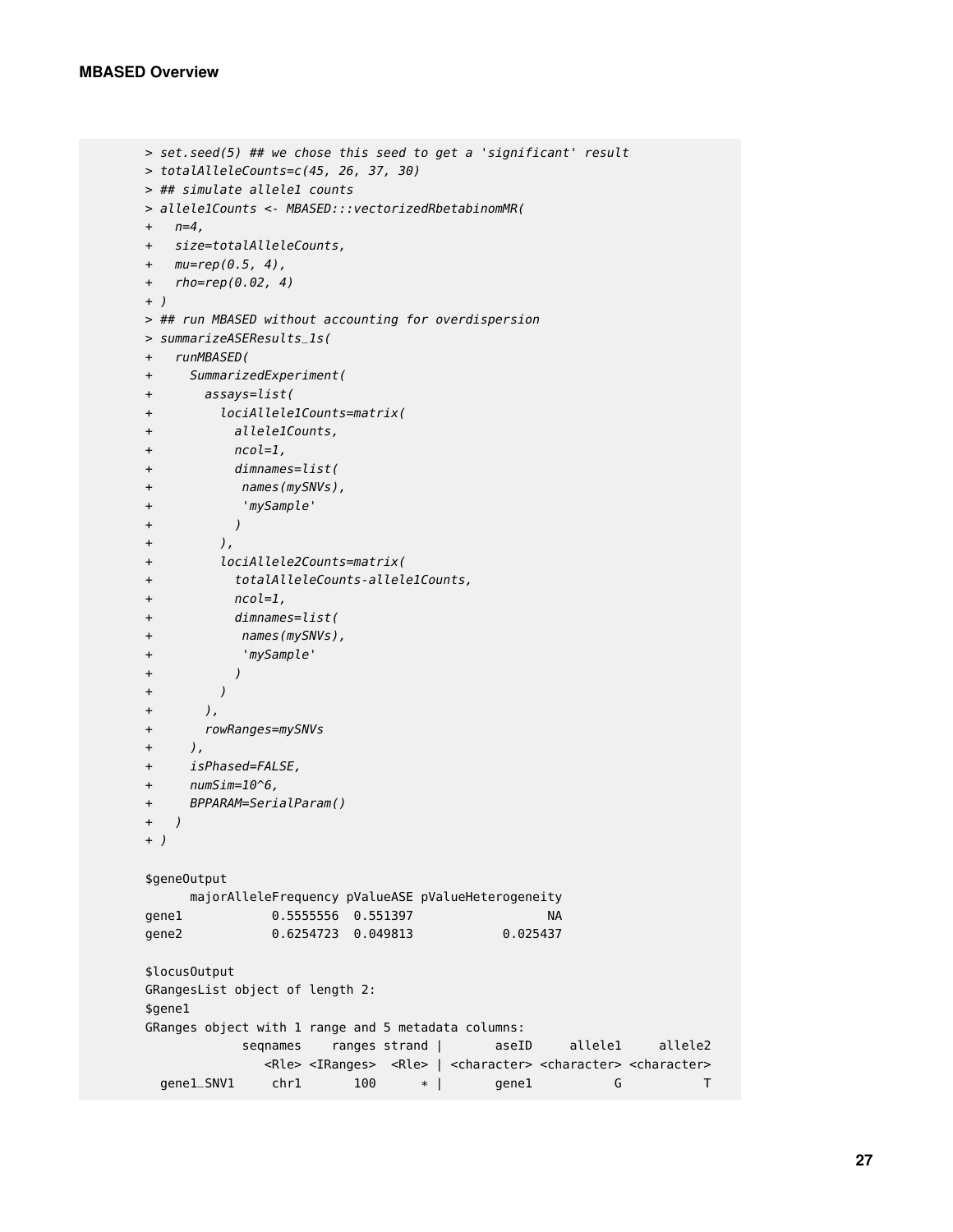+ ),

```
allele1IsMajor MAF
             <logical> <numeric>
 gene1_SNV1 TRUE 0.555556
 -------
 seqinfo: 2 sequences from an unspecified genome; no seqlengths
$gene2
GRanges object with 3 ranges and 5 metadata columns:
          seqnames ranges strand | aseID allele1 allele2
            <Rle> <IRanges> <Rle> | <character> <character> <character>
 gene2_SNV1 chr2 1000 * | gene2 A C
 gene2_SNV2 chr2 1100 * | gene2 C T<br>gene2_SNV3 chr2 1200 * | gene2 A G
 gene2_SNV3 chr2 1200 * | gene2 A G
          allele1IsMajor MAF
            <logical> <numeric>
 gene2_SNV1 TRUE 0.730769
 gene2_SNV2 FALSE 0.648649
 gene2_SNV3 TRUE 0.500000
 -------
 seqinfo: 2 sequences from an unspecified genome; no seqlengths
> ## this is the same as explicitly setting dispersion parameters to 0.
> summarizeASEResults_1s(
+ runMBASED(
+ SummarizedExperiment(
+ assays=list(
+ lociAllele1Counts=matrix(
+ allele1Counts,
+ ncol=1,
+ dimnames=list(
+ names(mySNVs),
+ 'mySample'
+ )
+ ),
+ lociAllele2Counts=matrix(
+ totalAlleleCounts-allele1Counts,
+ ncol=1,
+ dimnames=list(
+ names(mySNVs),
+ 'mySample'
+ )
+ ),
+ lociCountsDispersions=matrix(
+ rep(0, 4),
+ ncol=1,
+ dimnames=list(
+ names(mySNVs),
+ 'mySample'
+ )
+ )
```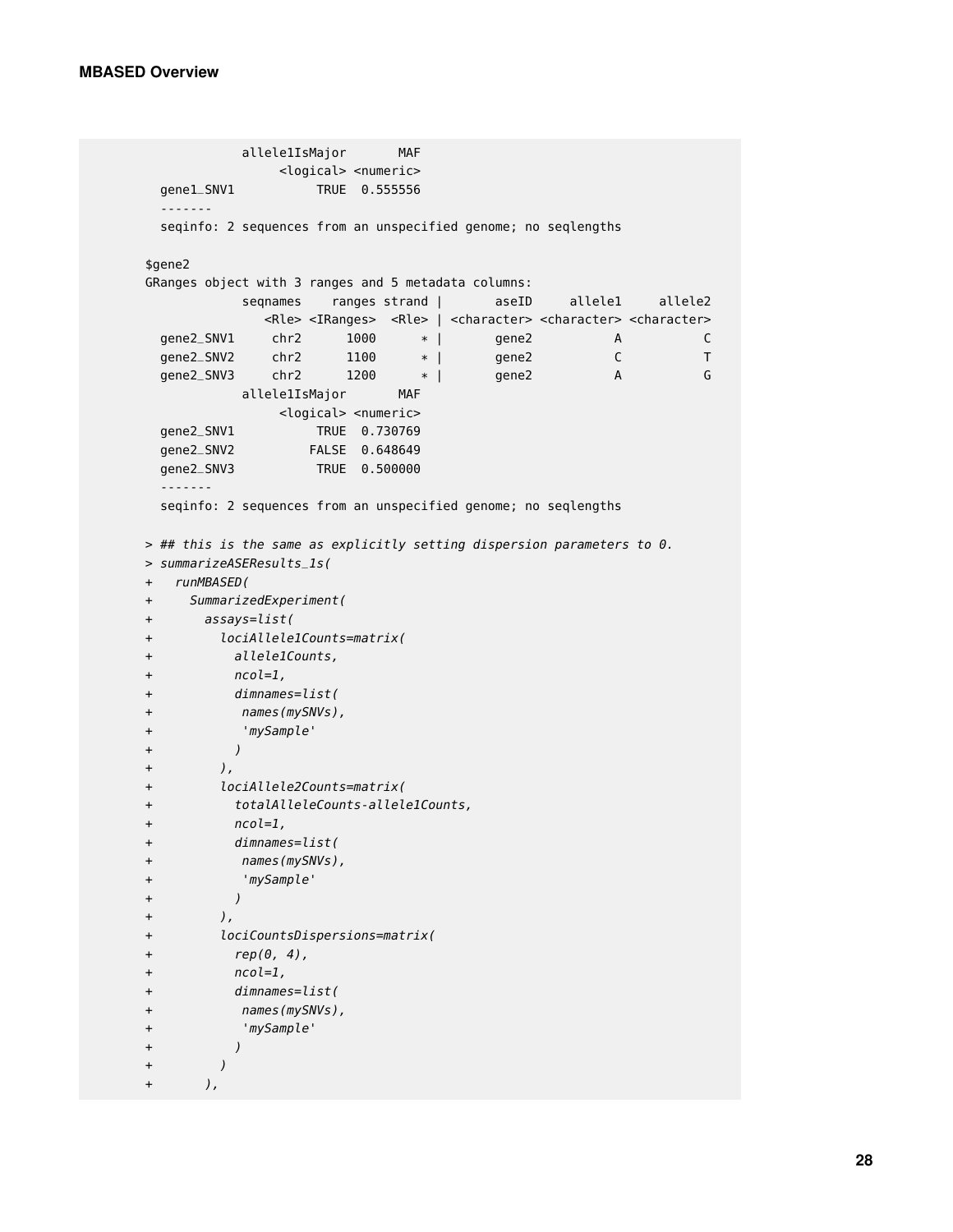```
+ rowRanges=mySNVs
+ ),
+ isPhased=FALSE,
+ numSim=10^6,
+ BPPARAM=SerialParam()
+ )
+ )
$geneOutput
  majorAlleleFrequency pValueASE pValueHeterogeneity
gene1 0.5555556 0.551396 NA
gene2 0.6254723 0.049926 0.025401
$locusOutput
GRangesList object of length 2:
$gene1
GRanges object with 1 range and 5 metadata columns:
          seqnames ranges strand | aseID allele1 allele2
            <Rle> <IRanges> <Rle> | <character> <character> <character>
 gene1_SNV1 chr1 100 * | gene1 G T
          allele1IsMajor MAF
              <logical> <numeric>
 gene1_SNV1 TRUE 0.555556
 -------
 seqinfo: 2 sequences from an unspecified genome; no seqlengths
$gene2
GRanges object with 3 ranges and 5 metadata columns:
          seqnames ranges strand | aseID allele1 allele2
            <Rle> <IRanges> <Rle> | <character> <character> <character>
 gene2_SNV1 chr2 1000 * | gene2 A C<br>qene2_SNV2 chr2 1100 * | gene2 C T
 gene2_SNV2 chr2 1100 * | gene2 C
 gene2_SNV3 chr2 1200 * | gene2 A G
          allele1IsMajor MAF
             <logical> <numeric>
 gene2_SNV1 TRUE 0.730769
 gene2_SNV2 FALSE 0.648649
 gene2_SNV3 TRUE 0.500000
 -------
 seqinfo: 2 sequences from an unspecified genome; no seqlengths
> ## now re-run MBASED supplying the correct dispersion values:
> summarizeASEResults_1s(
+ runMBASED(
+ SummarizedExperiment(
+ assays=list(
+ lociAllele1Counts=matrix(
+ allele1Counts,
+ ncol=1,
+ dimnames=list(
+ names(mySNVs),
+ 'mySample'
```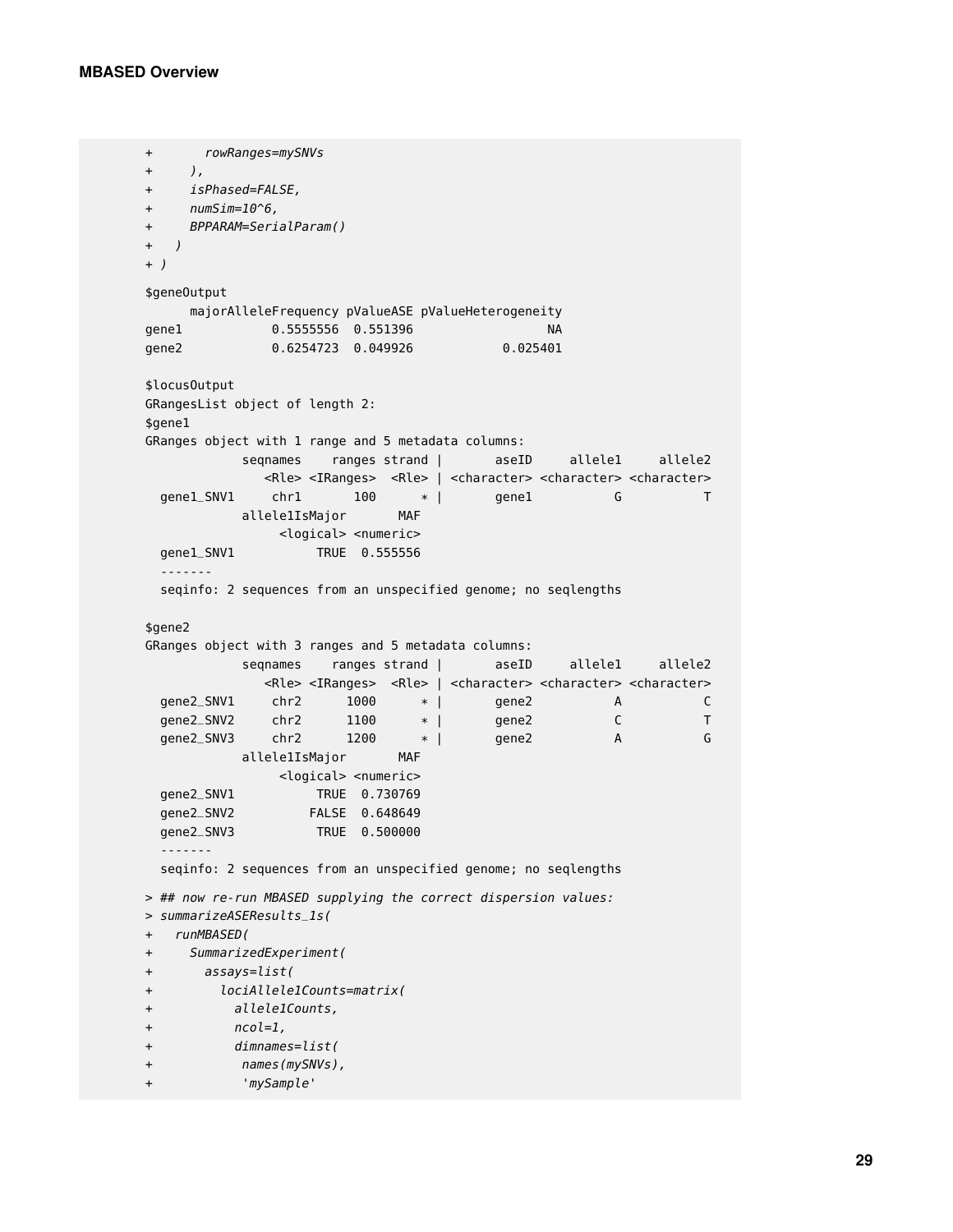```
+ )
+ ),
+ lociAllele2Counts=matrix(
+ totalAlleleCounts-allele1Counts,
+ ncol=1,
+ dimnames=list(
+ names(mySNVs),
+ 'mySample'
+ )
+ ),
+ lociCountsDispersions=matrix(
+ rep(0.02, 4),
+ ncol=1,
+ dimnames=list(
+ names(mySNVs),
+ 'mySample'
+ )
+ )
+ ),
+ rowRanges=mySNVs
+ ),
+ isPhased=FALSE,
+ numSim=10^6,
+ BPPARAM=SerialParam()
+ )
+ )
$geneOutput
    majorAlleleFrequency pValueASE pValueHeterogeneity
gene1 0.5555556 0.667918 NA
gene2 0.6263025 0.186030 0.078281
$locusOutput
GRangesList object of length 2:
$gene1
GRanges object with 1 range and 5 metadata columns:
         seqnames ranges strand | aseID allele1 allele2
           <Rle> <IRanges> <Rle> | <character> <character> <character>
 gene1_SNV1 chr1 100 * | gene1 G T
         allele1IsMajor MAF
            <logical> <numeric>
 gene1_SNV1 TRUE 0.555556
 -------
 seqinfo: 2 sequences from an unspecified genome; no seqlengths
$gene2
GRanges object with 3 ranges and 5 metadata columns:
         seqnames ranges strand | aseID allele1 allele2
           <Rle> <IRanges> <Rle> | <character> <character> <character>
 gene2_SNV1 chr2 1000 * | gene2 A C
 gene2_SNV2 chr2 1100 * | gene2 C T
```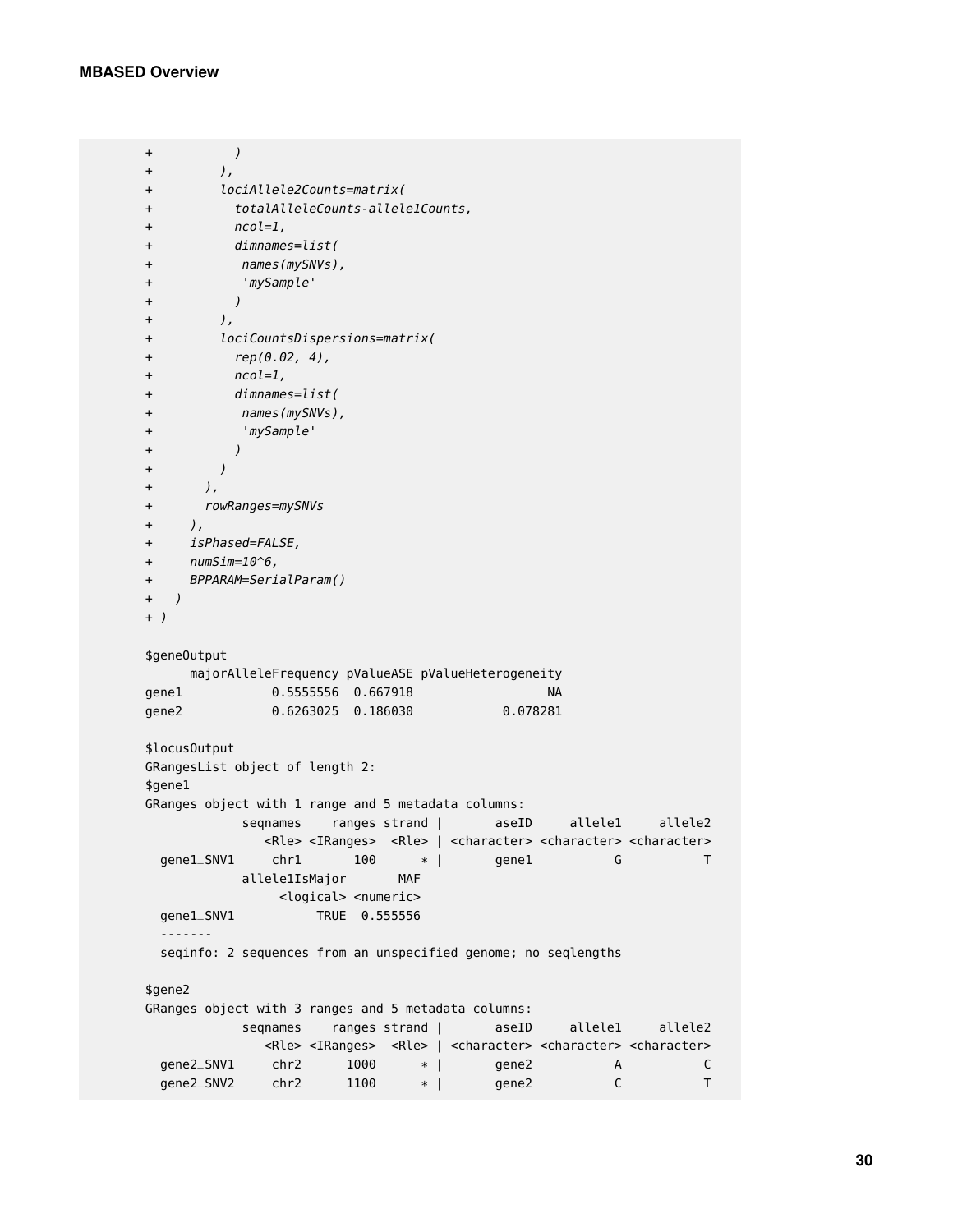>

```
gene2_SNV3 chr2 1200 * | gene2 A G
        allele1IsMajor MAF
            <logical> <numeric>
gene2_SNV1 TRUE 0.730769
gene2_SNV2 FALSE 0.648649
gene2_SNV3 TRUE 0.500000
-------
seqinfo: 2 sequences from an unspecified genome; no seqlengths
```
We observe that after taking overdispersion into account, gene1 had its ASE p-value increase from 0.55 to 0.67, and gene2 had the pvalue increase from 0.05 to 0.19. In practice, not taking overdispersion into account leads to a number of false positive ASE calls, with the number of false positives rising as the extent of overdispersion increases. Therefore it is important to have a good grasp of how much dispersion is present in the data. Also note a slight change in the estimate of major allele frequency for gene2, which results from incorporation of extra-variability into the estimate during the meta-analytic integration of ASE information from multiple SNVs within that gene.

When 2-sample analysis is performed, the second column of lociCountsDispersions specifies dispersion parameter values for the same SNVs in sample 2, (and thus MBASED allows for possibility that the extent of overdispersion is different in the two samples).

In our own work, we assumed that the dispersion was the same across all loci within each sample and estimated it for our data to be approximately 0.004 (see the accompanying paper for the details of the estimation procedure). A better approach would be to estimate the dispersion separately at each SNV based on a large number of samples known to not exhibit ASE at that locus (and keeping the protocol/sequencing/alignment pipeline constant). Currently MBASED provdies no functionality for estimating the extent the dispersion and the user is advised to investigate their data prior to changing the default values of the relevent function arguments.

# 4 Session Info

```
> sessionInfo()
```

```
R version 4.2.0 RC (2022-04-19 r82224)
Platform: x86_64-pc-linux-gnu (64-bit)
Running under: Ubuntu 20.04.4 LTS
```
Matrix products: default BLAS: /home/biocbuild/bbs-3.15-bioc/R/lib/libRblas.so LAPACK: /home/biocbuild/bbs-3.15-bioc/R/lib/libRlapack.so

```
locale:
[1] LC_CTYPE=en_US.UTF-8 LC_NUMERIC=C
[3] LC_TIME=en_GB LC_COLLATE=C
[5] LC_MONETARY=en_US.UTF-8 LC_MESSAGES=en_US.UTF-8
[7] LC_PAPER=en_US.UTF-8 LC_NAME=C
[9] LC_ADDRESS=C LC_TELEPHONE=C
```